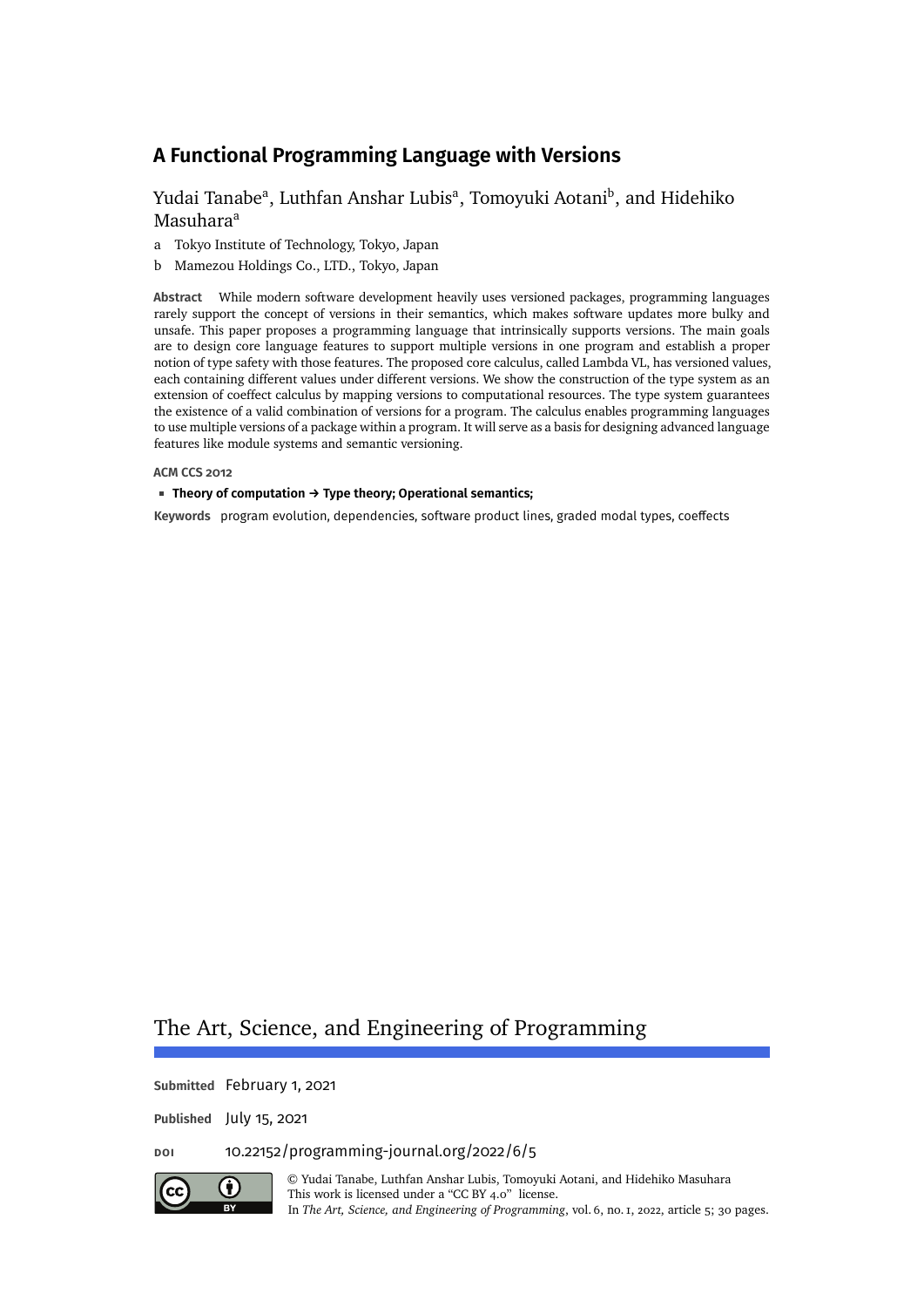# **1 Introduction**

It is common to use versioned packages in software development. A *package* is a unit of software components developed and managed by the software developers themselves or by external developers. A *version* is usually a chain of numbers that distinguishes an implementation of an evolving package. A newer version usually improves the older ones by adding features, improving performance, or fixing bugs. Developers can notice the availability of newer implementations of externally developed packages by checking their version numbers and decide whether they should replace the packages currently in use with the new ones.

A new version of a package can either be *compatible* or *incompatible* (or with "breaking changes") from older versions. When it is compatible, we can replace an older version with the new one without a problem. Otherwise, we would need to modify our program in order to use the newer version [\[13,](#page-23-0) [28\]](#page-25-0).

# **1.1 Existing Techniques to Use Multiple Versions of a Package**

A new yet incompatible version of a package is an ambivalent thing: while it brings benefits, it comes with a certain amount of cost of modifying the programs that are using the package. The cost can be huge when a program happened to require a new and an older version simultaneously [\[3\]](#page-22-0). Though many systems, programming languages, and execution environments allow programs to use only one version for each package simultaneously, there are many techniques to relax this restriction for more flexibility. We can classify those techniques in terms of the unit in which such a restriction is posed.

- *Device*: For packages that are only allowed to exist in one version on a device (e.g., operating system standard libraries like the C standard library (libc)), OS-level virtualization software enables one to use different versions in the virtualized environment. For example, traditional UNIX-like operating systems only allow one version of the OS standard library; OS-level virtualization software such as Docker [\[20\]](#page-24-0) and QEMU [\[4\]](#page-22-1) can provide environments with different versions.
- *Process*: For a package (or a library) linked to a program, a dynamic loading mechanism can provide a different version for a different process of the program. For example, with the shared library mechanism in UNIX-like operating systems, a compiled program can run with a different version of a library by providing a different load path. There are also more advanced mechanisms, e.g., OSGi [\[1\]](#page-22-2), that automatically load appropriate versions.
- *Package*: For a package required by two modules of a program, some package managers allow to load two different versions of the required package. Such features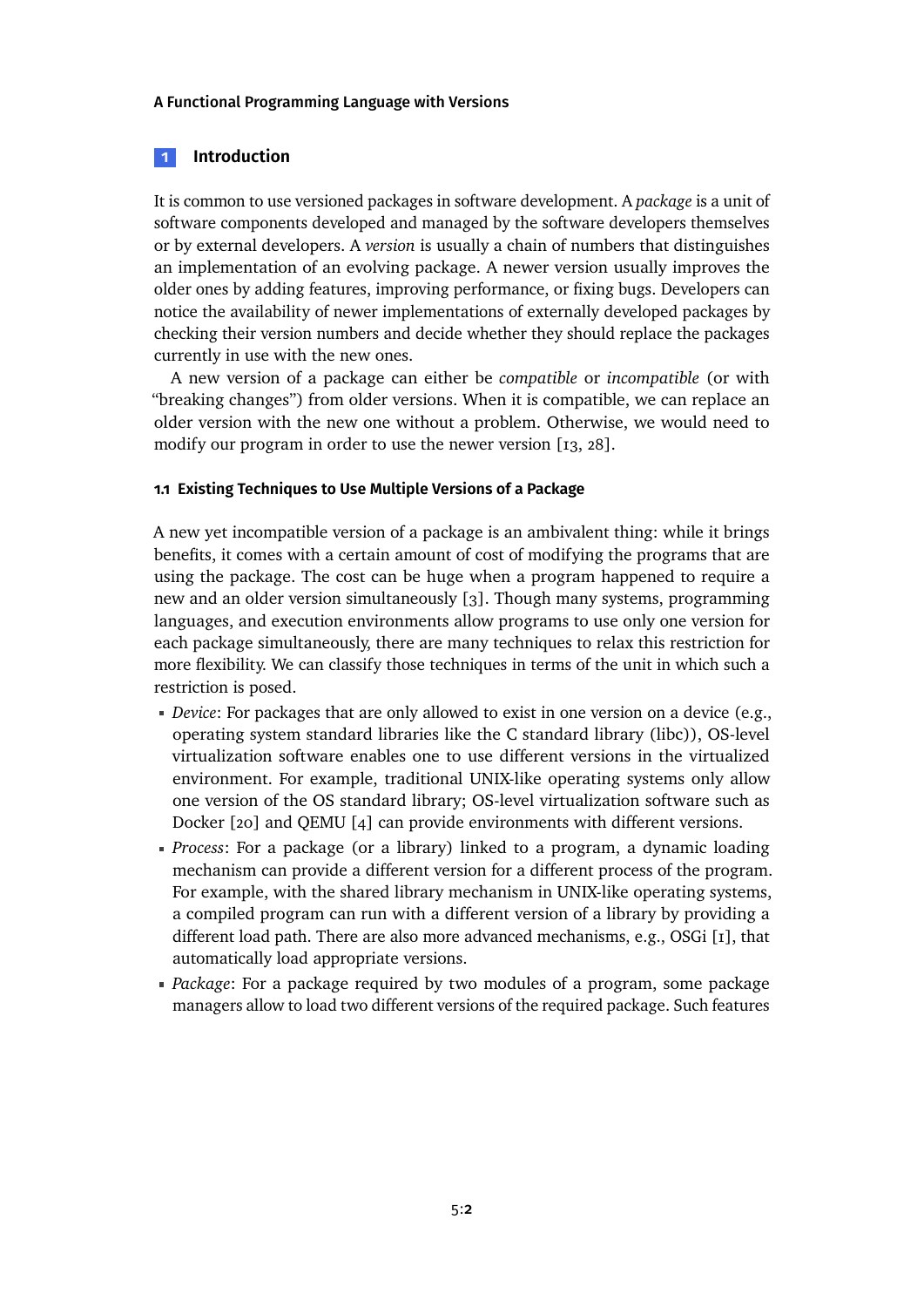can be found in npm<sup>[1](#page-2-0)</sup> for JavaScript, cargo<sup>2</sup> for Rust, and Maven<sup>3</sup> with the shade plugi[n⁴](#page-2-3) for Java and are described in section [2.3.](#page-5-0)

By following this technology trend that supports multiple versions with a finer computation unit, we investigate programming languages that support multiple versions inside a module. In contrast to previous technical efforts that focused on avoiding the simultaneous use of multiple versions, we focus on programming to simultaneously use multiple versions of a package. In our proposed language, the versions are held in units of expressions so that each expression can call a different version of the implementation. We establish a foundation for more freely combining and controlling different versions through a language-based approach.

As there are few attempts to develop such languages, it is not obvious what language abstractions are suitable to represent multiple versions and what kind of safety we can guarantee. As a first step, we propose a calculus called  $λ_{VI}$ , which models core language features for such programming languages.

# **1.2 Versions within a Language Semantics**

 $\lambda_{\text{VL}}$  supports multiple versions at the value level and has a type system that guarantees a program to use values consistently with respect to versions. Our ideas are (1) introducing *versioned values*: records of multiple values distinguished by their version, and (2) statically checking whether versions of functions and arguments agree through a type system.

(1) *Versioned values* represent multiple versions of a computation and bundle them as a single value. Versioned values allow us to abstract multiple versions of values. For example, the versioned value  $\{v_1 = \lambda x.x, v_2 = \lambda x.x + 1\}$  represents a versioned function whose initial implementation  $(v_1)$  is an identity function and its next implementation  $(v_2)$  is a successor function.

Applying a versioned function to a versioned value results in a versioned value. This versioned value consists of version-specific terms obtained by applying version-specific functions to the corresponding values in the versioned value, in a version-wise manner. For example, we obtain  $\{v_1 = 1, v_2 = 3\}$  if we apply  $\{v_1 = \lambda x.x, v_2 = \lambda x.x + 1\}$  to  ${v_1 = 1, v_2 = 2}$ . If a function and its arguments have a different set of versions, the application is calculated on the common part of each version set. For example, we obtain  $\{v_1 = 1\}$  if we apply  $\{v_1 = \lambda x.x, v_2 = \lambda x.x + 1\}$  to  $\{v_1 = 1\}$ .

(2) To guarantee type safety, we develop a calculus called  $\lambda_{VI}$  based on the *coeffect calculus* [\[7\]](#page-23-1). A coeffect calculus is a type system derived from linear type systems [\[17,](#page-24-1) [33\]](#page-25-1) and a type system scheme for analyzing the usage of various computational resources, not just the number of times a variable is used. Just as other coeffect calculi track their computational resources,  $\lambda_{\text{VL}}$  attaches version numbers to types, such as  $x: \Box_{\{v_1,v_2\}}T$ , meaning x is a variable of type T and computable under versions  $v_1$  and

<span id="page-2-0"></span><sup>1</sup> <https://www.npmjs.com/> (February 1, 2021)

<span id="page-2-1"></span><sup>2</sup> <https://doc.rust-lang.org/cargo/> (February 1, 2021)

<span id="page-2-2"></span><sup>3</sup> <https://maven.apache.org/> (February 1, 2021)

<span id="page-2-3"></span><sup>4</sup> <https://maven.apache.org/plugins/maven-shade-plugin/> (February 1, 2021)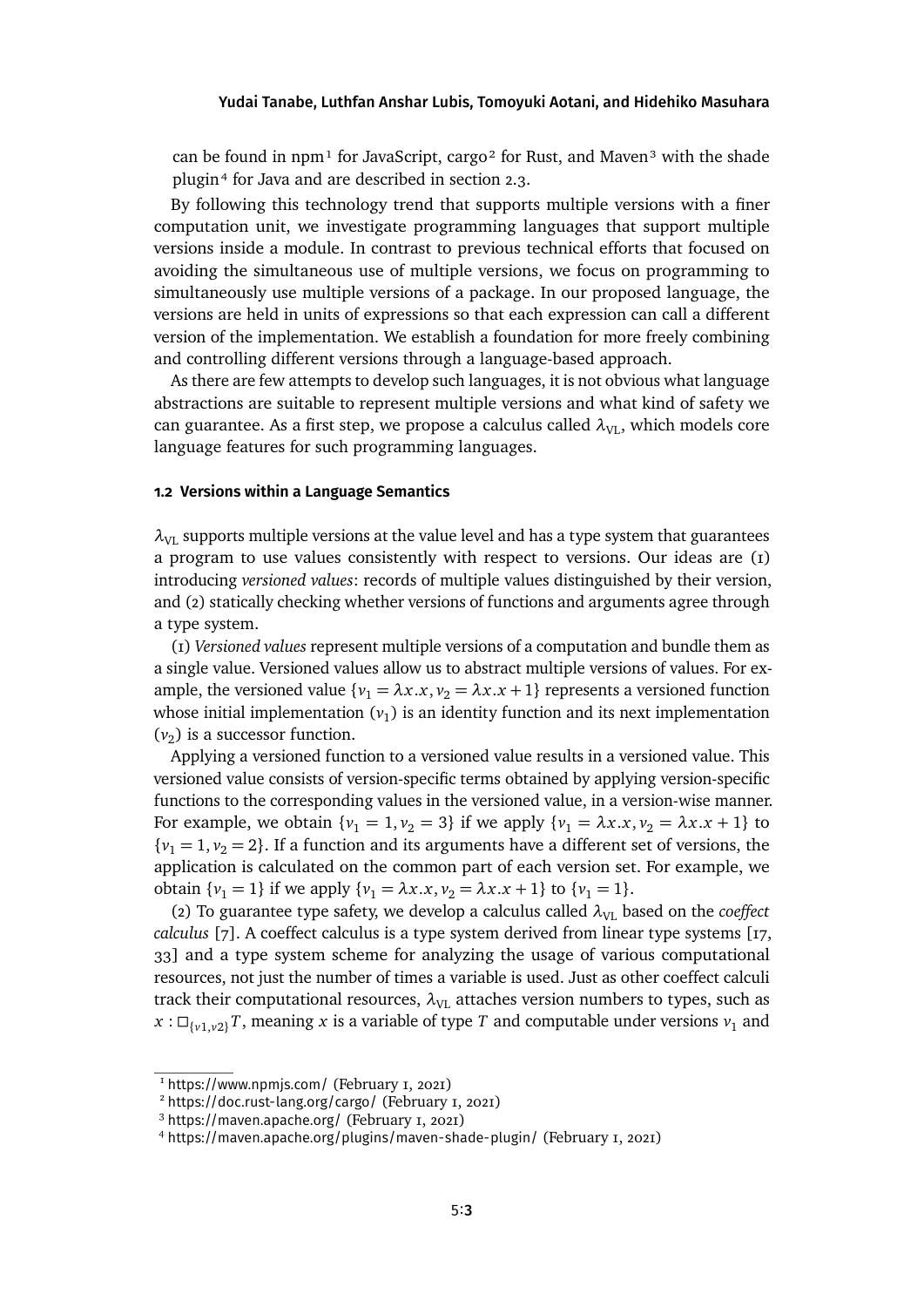<span id="page-3-1"></span>■ **Table 1** Structural change: availability of functions in GDK 3

|             |            | version   gdk_screen_get_n_monitors gdk_display_get_n_monitors |
|-------------|------------|----------------------------------------------------------------|
| $<$ 3.22    | available  | not available                                                  |
| $\geq$ 3.22 | deprecated | available                                                      |

■ **Table 2** Behavioral change: reliability of an alarm time in Android API

| version | set                 | setFxact      |
|---------|---------------------|---------------|
| < 19    | exact               | not available |
|         | $\geq$ 19   inexact | exact         |

 $v_2$ . The  $\lambda_{\text{VL}}$  type system collects the annotated type information for the program and calculates the set of versions needed to run the program. The type system ensures that there is at least one consistent version where the given program can be evaluated.

In summary, we make the following contributions:

- We introduce versions into a programming language and demonstrate that the concept alleviates the dependency-hell problem (section [2,](#page-3-0) section [3\)](#page-8-0).
- We develop a type system of  $\lambda_{\text{VL}}$  (section [4\)](#page-12-0).
- We propose the notion of type safety of programs with multiple versions and prove it (section [5\)](#page-16-0).

In the non-technical sections of this paper, we discuss related research in section [6](#page-19-0) and further work in section [7.](#page-21-0)

# <span id="page-3-0"></span>**2 Incompatibility Problems**

We focus on incompatibilities and the existing methods to manage them. For projects that depend on frequently updated open-source packages, each package is continually evolving, hence compatibility issues are inevitable [\[2,](#page-22-3) [3,](#page-22-0) [5,](#page-22-4) [13,](#page-23-0) [14,](#page-23-2) [28\]](#page-25-0).

## **2.1 Types of Incompatibility**

Code changes can cause the following two incompatibilities:

- Structural incompatibilities: Multiple versions of a package provide different sets of definitions, such as function names and data structures.
- Behavioral incompatibilities: Multiple versions of a package provide the same set of definitions, but their behaviors are different.

## **2.1.1 Structural Incompatibilities**

Structural incompatibilities are caused by the addition and removal of definitions, internal changes to data structures, renaming, etc. Table 1 shows an example of a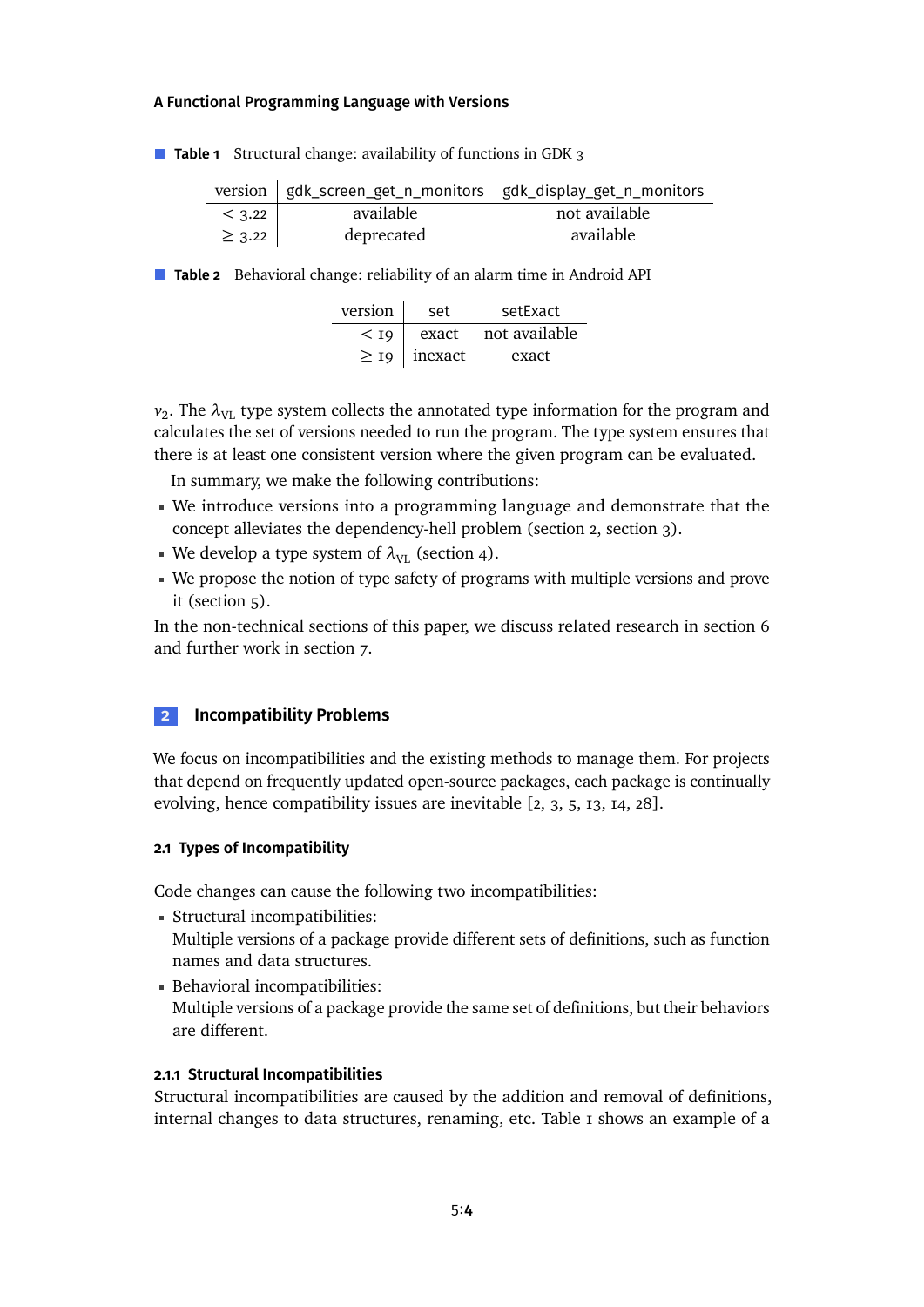structural incompatibility in GIMP Drawing Kit (GDK). GDK is a C library for creating graphical user interfaces and is used by many projects, including GNOME.

If we suppose that deprecated functions are unavailable, version 3.22 is structurally incompatible with version 3.20 because the former lacks gdk\_screen\_get\_n\_monitors that is available in the latter. GDK versions prior to 3.22 provide gdk\_screen\_get\_n\_ monitors that tells the number of physical monitors connected. However, versions 3.22 and later provide the same functionality function gdk\_display\_get\_n\_monitors and deprecate gdk\_screen\_get\_n\_monitors. When we upgrade GDK to version 3.22 and build software that uses this function without modifying anything, the build system will give us an undefined reference error. With a static type check, the programmer will be informed of the incompatibility problem as a compilation error.

### **2.1.2 Behavioral Incompatibilities**

Code changes may also cause behavioral incompatibilities that include the additions, removals, and changes of side effects, even if there is no change in name or type. Table 2 shows an example of the behavioral incompatibility in the Android Platform API (henceforth Android API). The Android API is the standard library mostly written in Java, and its version is synchronized with that of the Android OS.

Prior to version 19,<sup>5</sup> the Android API provided the set method in the AlarmManager class that schedules an alarm at a specified time. However, since version 19, the Android API has changed its behavior for the sake of power management. Despite having the exact same name and type definitions, set no longer guarantees accurate alarm delivery. For developers who require accurate delivery, the method setExact is provided instead.

### **2.2 Situations Where Incompatibility Problems Occur**

Incompatibility problems are more likely to occur when there are transitive dependencies among subcomponents [\[2,](#page-22-3) [5\]](#page-22-4). Since it is common to develop with multiple packages, programmers often encounter this kind of problem [\[12\]](#page-23-3). Figure [1](#page-5-1) shows a situation where the developer updates the software called *App*. The upper and the lower halves show the configurations before and after the update, respectively. On the upper half, *App* depends on Package *A* version 1 and Package *B* version 1, and also, Package *A* version 1 depends on Package *B* version 1. In this configuration, there is no incompatibility problem.

Suppose that the developer of *App* decided to switch the version of Package *A* from 1 to 2. Package *A* version 1 and 2 are compatible, but the dependency on Package *B* has been changed from version 1 to 2. Suppose that Package *B* version 1 and 2 are incompatible. Since *App* itself requires Package *B* version 1, it is impossible to use Package *A* version 2 from *App* without modifying *App* to use Package *B* version 2.

<span id="page-4-0"></span><sup>5</sup> The Android API uses *levels* instead of versions as identifiers for API revisions, but we will call them versions for consistency.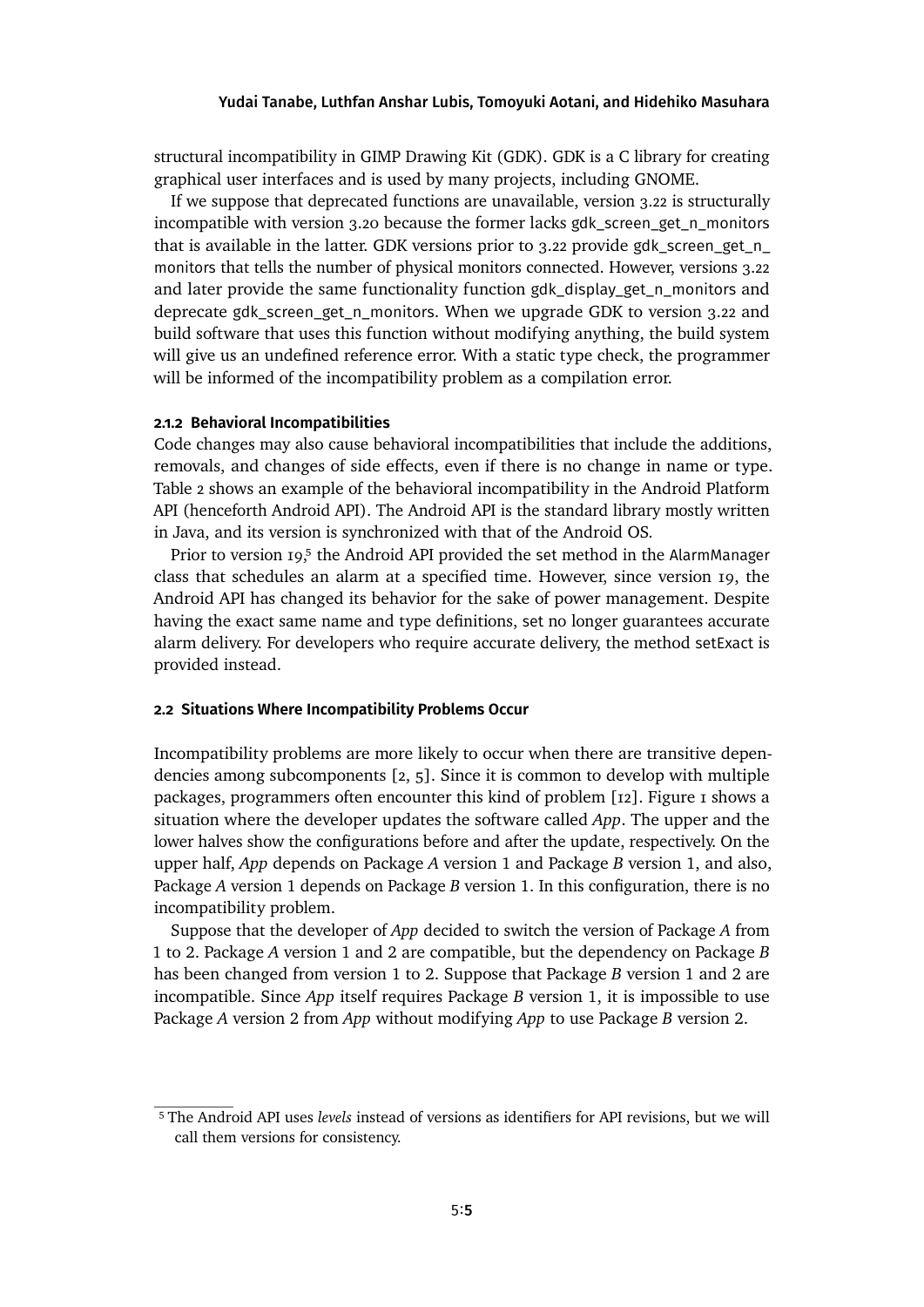<span id="page-5-1"></span>

After the update, the two dependencies on Package *B* cause a conflict.

**Figure 1** Minimal configuration before (top) and after (bottom) the update that causes dependency hell.

After the update, the two dependencies on Package *B* cause a conflict.

**Figure 2** Package configuration before (top) and after (top) the update cause dependency hell, where only transitive dependencies on Package *B*.

Even worse, if a program indirectly depends on two incompatible versions of a package, there is no way to fix the problem until the developers of intermediate packages catch up. As shown in fig. [2,](#page-5-1) if App used Package *C*, which in turn depends on Package *B* version 1, the *App* developer would have no way of resolving the conflict on their own.

## <span id="page-5-0"></span>**2.3 External Tool Support for Dependency Conflict in Transitive Dependency**

The external tool support for transitive dependency is based on the following ideas:

- Clarifying the dependencies using the notation of *semantic versioning* (SemVer)[\[27\]](#page-25-2).
- Generating two separate copies of a dependent package when multiple packages have a common dependent package with SemVer-incompatible versions.

The semantic versioning recommendation [\[27\]](#page-25-2) specifies that version numbers are basically a sequence that consists of major, minor, and patch versions separated by dots as in MAJOR.MINOR.PATCH. The semantic versioning strategy can explain to users of a package what types of changes will occur in the new release, and users can use version numbers as a guide to decide whether to accept the new release. For example, when incrementing the minor version of a package (e.g.,  $1.2.1 \Rightarrow 1.3.0$ ), all changes should be backward compatible with previous versions. In contrast, incompatible code changes are permitted only when the MAJOR level is incremented (e.g.,  $1.2.1 \Rightarrow 2.0.0$ ).

## **2.3.1 Declarative Dependency Requirements**

Some package managers, such as npm and cargo, use semantic versioning so that package users can automatically update dependent packages while maintaining compatibility. For this purpose, all package developers need to properly define the version requirements of their dependent package, called *dependencies*.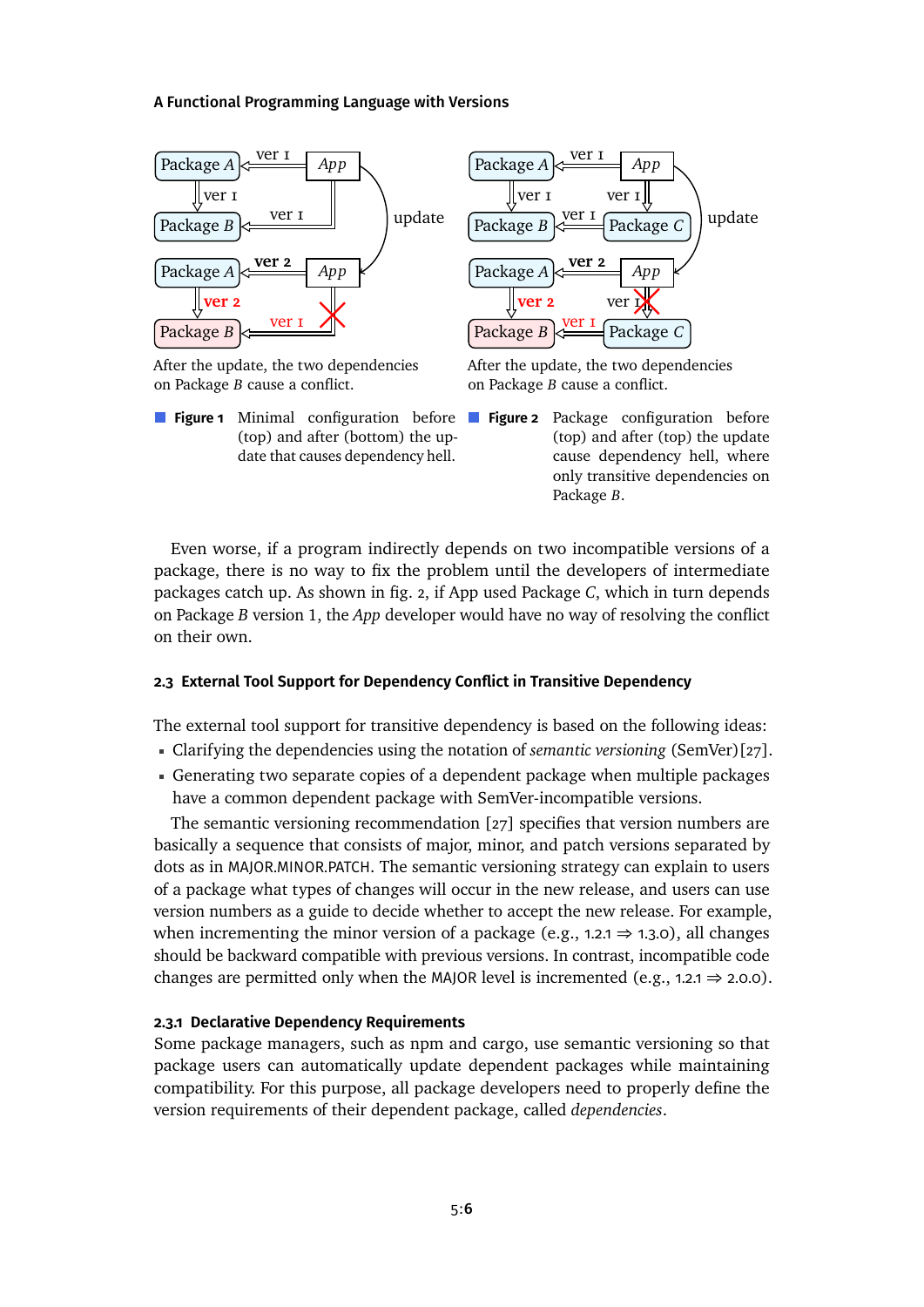<span id="page-6-0"></span>



Usually, dependencies can be described in the manifest file with each package using the SemVer notation. For example, similar to fig. [1,](#page-5-1) fig. [3](#page-6-0) shows a situation where the developer updates software called *App*. The upper half of fig. [3](#page-6-0) shows the same package configuration as the upper half of fig. [1.](#page-5-1) The cargo user can specify the dependencies of fig. [3](#page-6-0) as follows:

| $\perp$ [package]   | $1$ [package]                   |
|---------------------|---------------------------------|
| $2$ name = "App"    | $2$ name = "A"                  |
| 3 [dependencies]    | $\frac{1}{2}$ version = "1.0.0" |
| $\perp$ A = "1.0.0" | $4$ [dependencies]              |
| $5 B = "1.0.0"$     | $5 B = "1.0.0"$                 |

In cargo, 1.0.0 means >=1.0.0 && <2.0.0. This requirement shows the range of versions that are backward compatible with 1.0.0 based on SemVer. Cargo collects these two manifest files and automatically retrieves the latest version that meets all requirements for each package. Assuming that all packages have only 1.0.0 and 2.0.0 for simplicity, the requirements above are satisfied by getting 1.0.0 for all packages.

## **2.3.2 Name Mangling in External Tools**

Modern, sophisticated package managers have a mechanism to alleviate the oneversion-at-a-time policy by mangling/shading package names. As with fig. [1,](#page-5-1) when an *App* developer decides to switch Package *A* from version 1 to version 2 that requires Package *B* version 2, then the manifest file is modified as on the left below. Due to the modification, cargo refers to the manifest file of Package *A* version 2 as on the right.

| $1$ [package]             | $1$ [package]                              |
|---------------------------|--------------------------------------------|
| $2$ name = "App"          | $2$ name = " $A$ "                         |
| 3 [dependencies]          | $\frac{3}{3}$ version = "2.0.0" // updated |
| 4 A = "2.0.0" // modified | $4$ [dependencies]                         |
| $5 B = "1.0.0"$           | $5$ B = "2.0.0" // dependency updated      |
|                           |                                            |

In this example, *App* and Package *A* have a common dependency to Package *B*, but *App* and Package *A* require version >=1.0.0 && <2.0.0 and >=2.0.0 && <3.0.0 of Package *B*, respectively.

As shown in the lower half of fig. [3,](#page-6-0) cargo alleviates this by making two copies of Package *B*. The Rust compiler assigns a unique mangle symbol name to each program-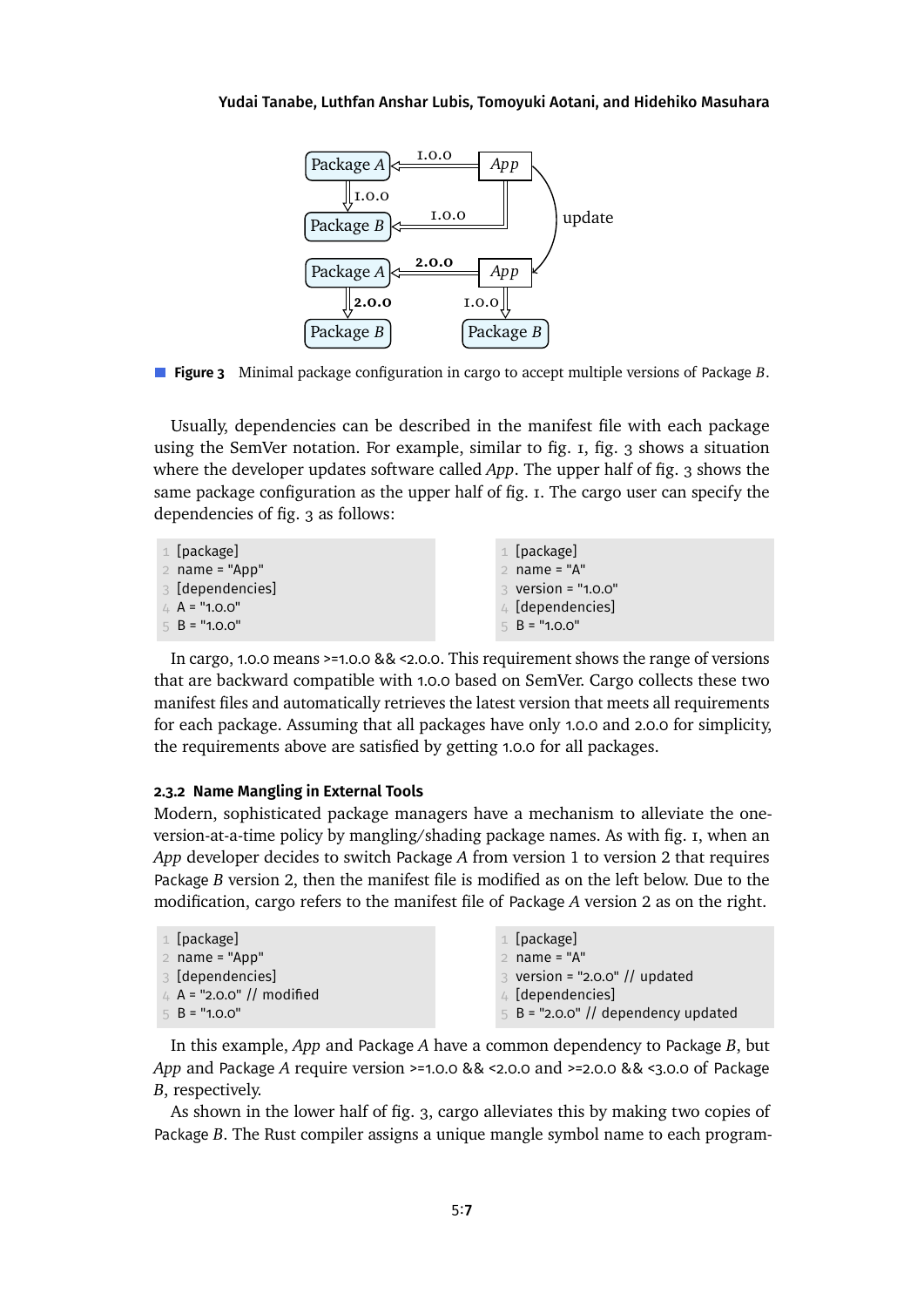ming unit using the package name and version. In this way, even if the same function name exists in different versions of a package, it is possible to determine the correct version of the function needed for each package. This solution merely replicates Package *B* into two completely different packages. However, it allows different versions of the same package to coexist in a dependency graph, in a sense relaxing the limitations of the one-version-at-a-time policy.

# <span id="page-7-0"></span>**2.4 Problems Caused by Name Mangling**

Name mangling is one reasonable mitigation measure, but it leads to new type-level incompatibilities [\[11,](#page-23-4) [32\]](#page-25-3). This approach collapses when values derived from different versions of a package are inevitably mixed in the same code. For example, consider the situation where Package *B* is a framework package that provides the Key type representing a cryptographic hash key, and Package *A* is a library that includes Key in its API. Suppose that the definitions of Key are the same in v1.0.0 and v2.0.0, and there are some breaking changes in other parts of the API as:

| $\perp$ // package B v1.0.0          | $\perp$ // package B v2.0.0             |
|--------------------------------------|-----------------------------------------|
| pub type Key = $/*$ complicated $*/$ | pub type Key = $/*$ Same as v1.0.0 $*/$ |

Here, we simplify the code syntax, including function definitions, extern, semicolons, etc., as we do not want to address Rust-specific issues. By using the Key defined in Package *B*, the API in Package *A* and *App* are written as:

| $\perp$ // package A v2.0.0          | $\perp$ // App                                 |
|--------------------------------------|------------------------------------------------|
| 2 fn gen_key() -> Key // from v2.0.0 | 2 let $x : A::Key = gen\_key()$ // type error! |

Package *A* provides the gen\_key function for generating hash keys. Note that the return type of gen\_key is internally Key from v2.0.0.

In this example, the *App* program above will be rejected by the Rust type system because the Rust compiler gives v1.0.0 and v2.0.0 of the Key type completely different identifiers. The expected version for the Key structure is v1.0.0, but Package A v2.0.0 relies on Package B v2.0.0, so the gen\_key function only returns the Key object in v2.0.0. Therefore, the programmer is eventually notified that the Key of v1.0.0 is not equal to the Key of v2.0.0 even if the definitions provided by both versions of Package *B* do not actually change at all.

The nature of this problem is that all interoperators must use compatible versions of the package. This fact has a tremendous impact on the ecosystem when Package *B* is a very widely used package such as a wrapper of libc and openssl[\[32\]](#page-25-3). Every time there is an update that does not guarantee backward compatibility, the developers of a very large number of packages need to collaborate to update their dependencies. For software with many dependencies, it is an ordeal to resolve dependency conflicts. Many developers are reluctant to upgrade dependencies unless they include a bug fix or other significant updates [\[3\]](#page-22-0).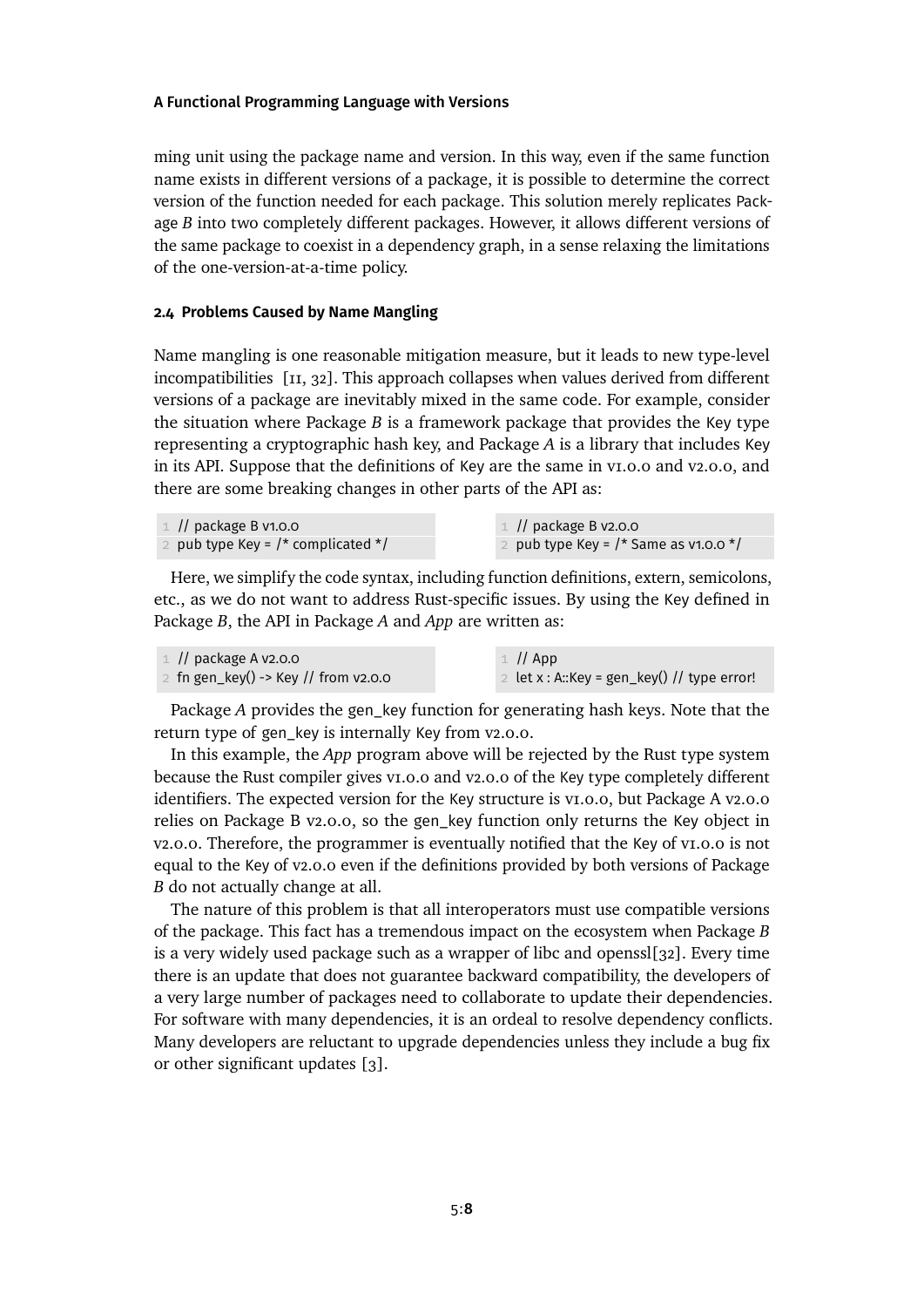# <span id="page-8-0"></span>**3 Approach: Programming with Versions**

We are developping a programming language with a notion of versions to solve the problem discussed in section [2.4.](#page-7-0) We call a hypothetical surface language based on our ideas as *VL* here. A *VL* program can depend on multiple versions of a package, and static checks ensure that each value is dispatched to the appropriate implementation. We develop  $\lambda_{\text{VL}}$  to be used as a core calculus for such surface languages.  $\lambda_{\text{VL}}$  has the terms for combining multiple versions of definitions and the type system for identifying version-safe programs in multiple versions.

This section first describes the advantages of a language-based approach in section [3.1](#page-8-1) and then illustrate core features through programming with  $\lambda_{VL}$  in section [3.2.](#page-9-0)

## <span id="page-8-1"></span>**3.1 Advantages of Language-Based Approach**

The language-based approach has advantages over the package-based versioning approach as follows:

1. An appropriate version of a dependent implementation is selected for each expression.

This feature allows programmers to write programs with a mixture of values from multiple versions, such as the program in section [2.4.](#page-7-0) Since package-based versioning requires a single dependent version to be defined outside of the language semantics, it is impossible to write such programs in a naive way.

2. Exhaustive static analysis can be performed on multiple combinations of package versions.

In package-based versioning, the package version is determined by the language external to the language, so only programs with pre-fixed versions can be processed by the language system.

We will use the same program as in section [2.4](#page-7-0) to illustrate the advantages. For the sake of discussion, suppose that VL is designed to bridge the usual programming style and our proposal as follows:

- Versions are held in the units of modules instead of packages.
- Module interfaces are written in a version-crossing manner and contains the information about which version each symbol is available.
- The interfaces are generated by the *VL* language system by aggregating information from each version of the module interface.

Based on the ideas above, we can rewrite the codes in section [2.4](#page-7-0) in *VL* as follows:

 // Package B v1.0.0 & v2.0.0 pub type Key = {Bv1: ... , Bv2: ... } // Package A fn gen\_key -> Key = {Bv2: ... }

The interface of each package is rewritten in a version-crossing manner, where individual symbols are given version information, called *labels*. These are denoted as *Bv1* and *Bv2* and indicates the version in which the definition exists.

Note that we have given a notation for abstracting the two versions of Package *B*. This is totally different from the name mangling approach shown in figure [3,](#page-6-0) where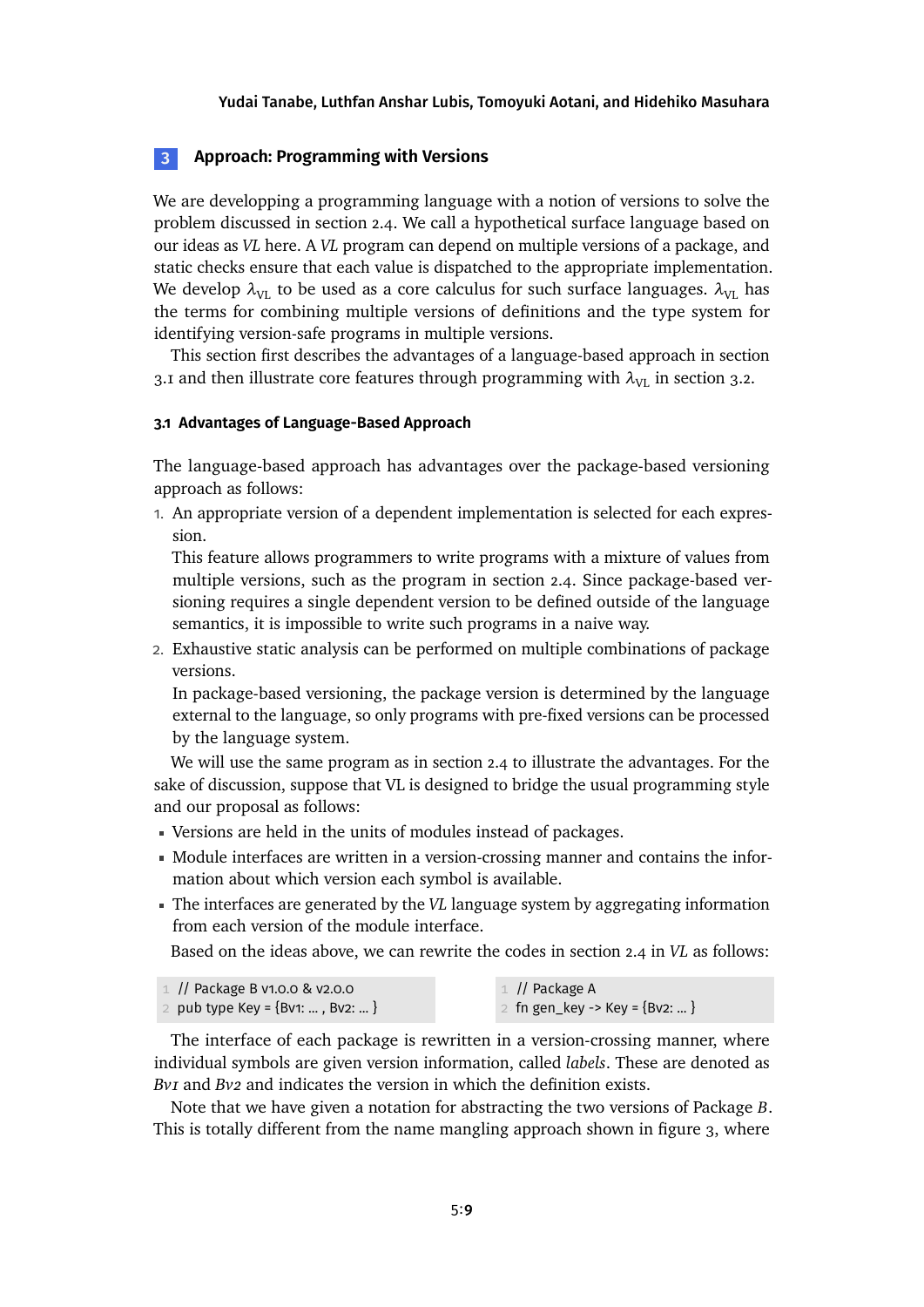the two versions of Package *B* are considered as completely different packages. In *VL*, the user of Package *B* can access to the both versions of definitions with the identifier *Key*. Which version of the computation is actually evaluated will be determined later by the type system as the available versions.

1 // App codes

2 let x : A::Key = gen\_key() // v1.0.0 as a consistent version

Consequently, the *App* will be interpreted in *VL* as follows. The type system calculates the version shared by all the values in the data flow by using type checking and rejects them if they do not exist. In this example, the *Key* provided in Package *B* has definitions for both versions 1 and 2, and the gen\_key provided in Package *A* has a definition for the *Key* in version 2 of Package *B*. As a result, it is apparent that the *App* code is available in the combination of version 2 of Package *A* and version 2 of Package *B*.

In this example, there was only one version combination available, but the type system computes all available version combinations. In this way, the language-based approach verifies programs in multiple version combinations.

## <span id="page-9-0"></span>**3.2 Programming with Multiple Versions Mixed Together**

As explained through the example, a language-based approach requires a versioncrossing interface and a mechanism to know in which version each symbol is available. Therefore, it is important that the core language has the following two features.

- 1. A notation that expresses a value that consists of sub-values of multiple versions
- 2. A mechanism for analyzing which versions of a program may be available in more than one version

In this section, we will demonstrate how these features are achieved through the introduction of the core features of  $\lambda_{\text{VL}}$ .

# **3.2.1 Versioned Values**

 $\lambda_{\text{VL}}$  is an extension of the coeffect calculus with versioned values that have multiple components tagged with versions. One way to construct versioned values is through *versioned records*  $\{\overline{l_i = t_i}\}$ <sup>6,7</sup> We denote *labels*  $(l_i)$  to distinguish the different versions of values and the values inside the versioned record are called *version-specific terms*. Versioned record provides a mechanism to write programs that are independent of a specific version. For example, to denote a default key length parameter that is 1024 and 4096 in versions 1 and 2 respectively, we can write

 ${l_1 = 1024, l_2 = 4096}.$ 

<span id="page-9-1"></span> $^6$  We will sometimes abbreviate a sequence as  $\bar{*}$ , i.e.  $\bar{l}_i$  denotes  $l_1,...,l_n$  and  $\bar{l}_i=t_i$  denotes  $l_1 = t_1, ..., l_n = t_n.$ 

<span id="page-9-2"></span><sup>&</sup>lt;sup>7</sup> Although our system, which we will describe in detail in section [4,](#page-12-0) explicitly states the default label such as  $\{\overline{l} = t \mid l_k\}$ , we omit it here for simplicity.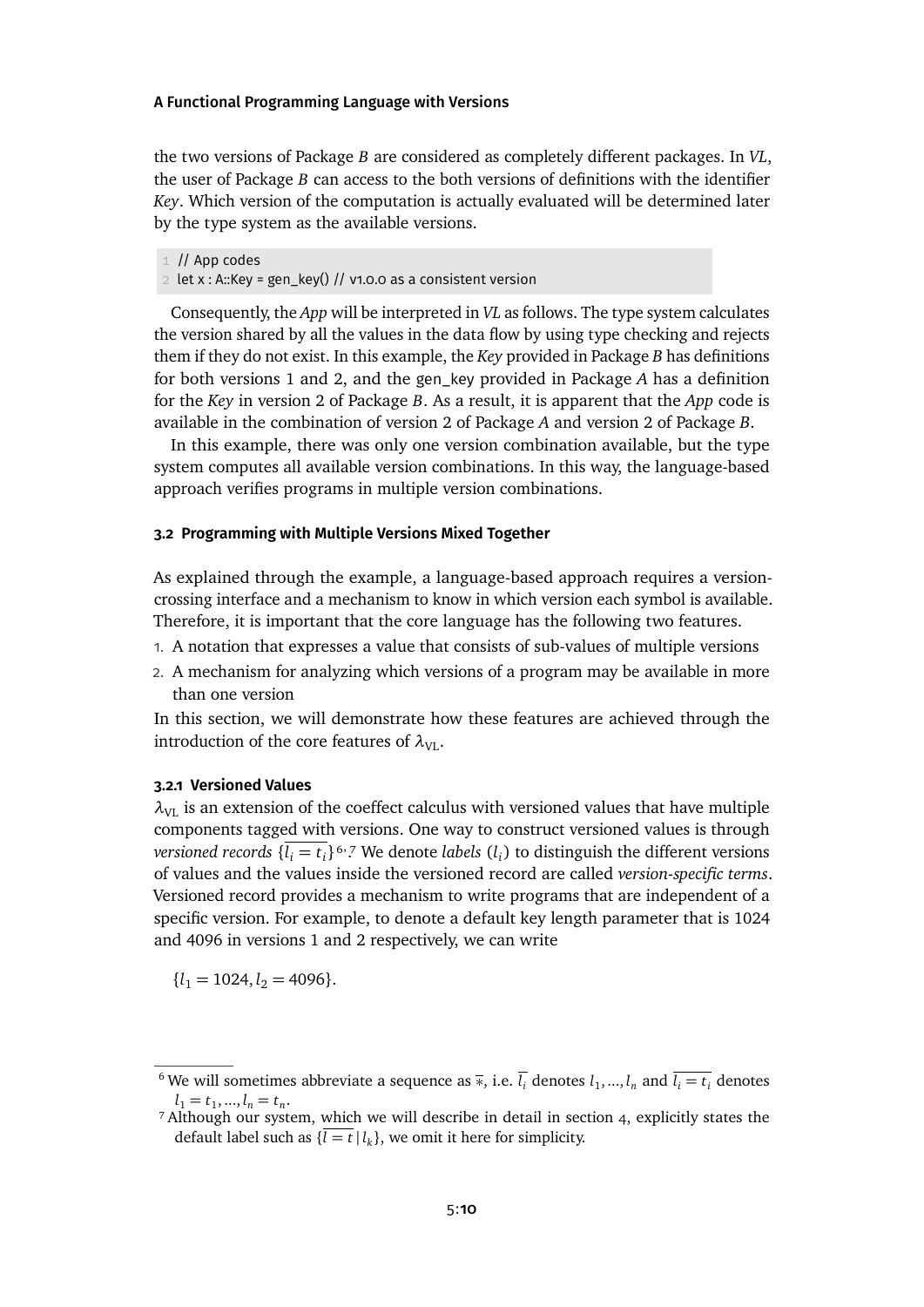Another way to construct a versioned value is through *suspensions* [*t*]. The suspension [*t*] promotes the term *t* to a versioned value such as [1] and  $[\lambda x.x]$ . The two constructors for versioned values delay the inside computation until a specific version is later determined.

To conduct a suspended computation, programmers can use *extractions t*.*l*. The extraction  $t.l$  extracts the version-specific term according to the label  $l$  from the versioned value returned by *t*. For example, consider the case where version 1 generates a key with a bit length of 1024, but version 2 generates one of length 4096. To generate a key with the appropriate bit length for each version and then retrieve the versionspecific term in version 2, we can write

 ${l_1 = \text{gen\_key 1024}, l_2 = \text{gen\_key 4096}. l_2.}$ 

## **3.2.2 Versioned Function Application**

Functions with different version-specific values across different versions are also represented as versioned values, called *versioned functions*. For example, as we saw in table [1](#page-3-1) *v*3.20 and *v*3.22 of GDK 3 provide different named functions that have the same functionality. To define a new function that can retrieve the number of connected monitors in both versions, we can write

 ${l_1 = gdk \text{ screen get n monitors,}}$ 

 $l_2$  = gdk\_display\_get\_n\_monitors}.

Hereafter, we call this versioned function get n monitors.

To apply a versioned function, we need to pass a versioned value for the argument. Here, we can use *contextual let-binding* **let**  $[x] = t_1$  **in**  $t_2$  to apply a versioned function. For example, we apply the versioned function get n monitors to the versioned value  ${l_1 = ()}$  as follows:

<span id="page-10-0"></span>
$$
\text{let } [f] = \text{get\_n\_monitors in let } [x] = \{l_1 = ()\} \text{ in } [f \ x] \tag{1}
$$

This program first extracts the function gdk\_screen\_get\_n\_monitors from get\_n\_mo nitors and binds it to *f*; then it extracts the value () from  $\{l_1 = 0\}$  and binds it to *x*.

## **3.2.3 Versioned-Independent Programs**

In the previous example,  $\{l_1 = 0\}$  was bound to *x* and had only one definition with  $l_1$ . However, if both the versioned function and versioned value have multiple definitions, the functional application should also be evaluated in multi-version contexts. We achieve this by using the suspension  $[t]$ . For example, we apply get n monitors to  ${l_1 = (), l_2 = ()}$ , both of which have two definitions with  $l_1$  and  $l_2$  as follows:

**let**  $[f] = \text{get}$  **n** monitors **in let**  $[x] = \{l_1 = 0, l_2 = 0\}$  **in**  $[f x]$ 

This program returns a suspended computation that can return an integer value available in  $l_1$  and  $l_2$ . Since the two version-specific terms in  $\{l_1 = (), l_2 = ()\}$  are exactly the same, we can rewrite the above program as

**let**  $[f] = \text{get}$  **n** monitors **in let**  $[x] = [(1) \text{ in } [f x]$ .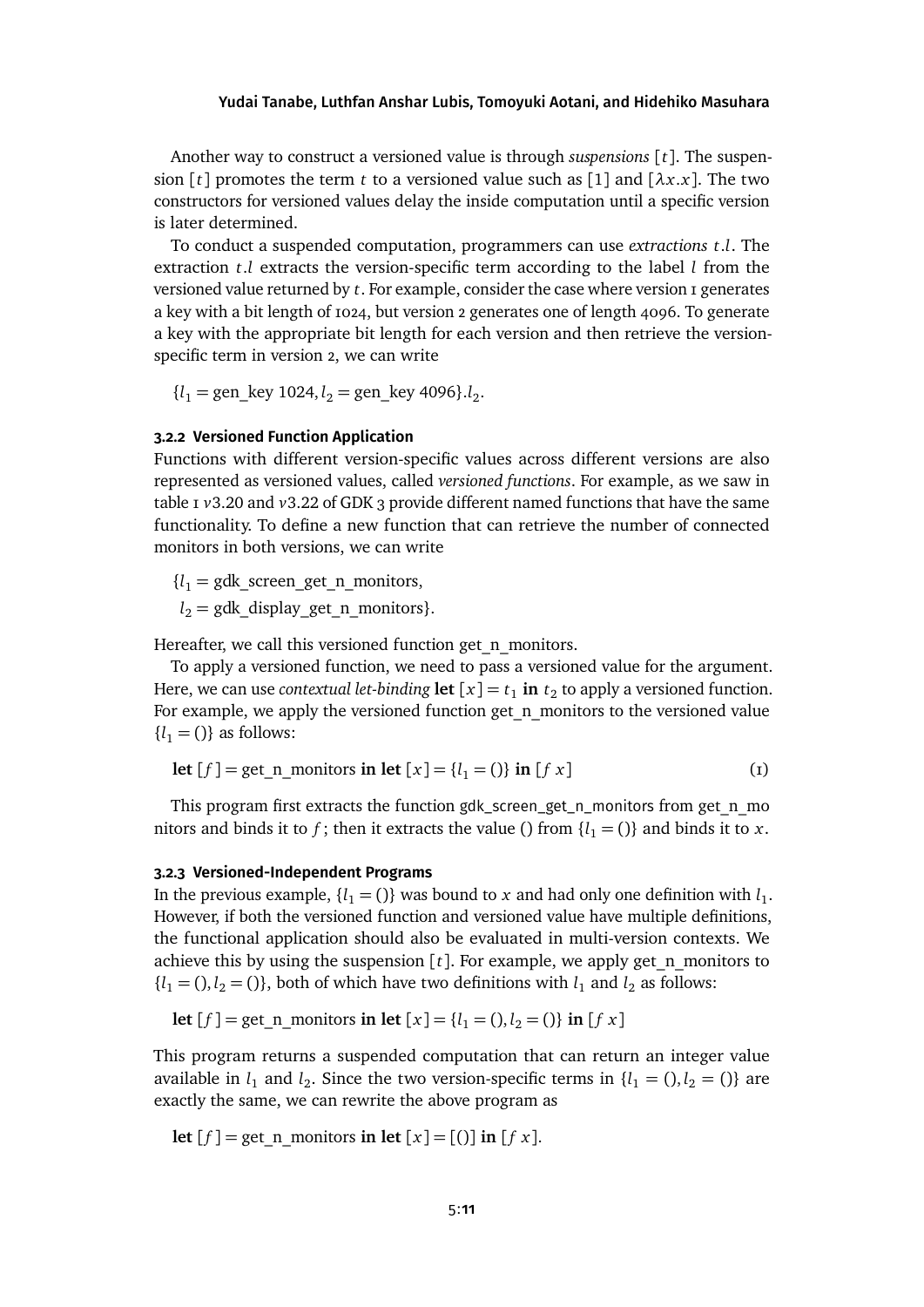### **3.2.4 Types of Versioned Values**

The type of a versioned value is denoted as  $\Box$ , *T*. The index *r*, called the *version resources*, indicates which version-specific terms are available in the versioned value. This notion of type comes from coeffect calculus, and the exact method of calculating *r* is based on the version resource semiring described later in section [4.](#page-12-0)

For example, assuming that both version-specific functions in get n monitors have type Unit  $\rightarrow$  Int, the above example programs are typed as follows:

 ${l_1 = (), l_2 = ()} : \square_{\{l_1, l_2\}}$ Unit  $get\_n\_monitors: \Box_{\{l_1, l_2\}}(Unit \rightarrow Int)$ 

The type  $\square_{\{l_1,l_2\}}$ Unit denotes that this versioned value has version-specific terms of type Unit and they are available in both versions  $l_1$  and  $l_2$ .

<span id="page-11-0"></span>The contextual let-binding let  $[x] = t_1$  in  $t_2$  propagates the version requirements through the captured variable  $x$ . For example, the program of Eq.  $\bar{z}$  is typed as follows:

$$
\text{let } [f] = \text{get\_n\_monitors in let } [x] = \{l_1 = ()\} \text{ in } [f \ x] : \Box_{\{l_1\}} \text{Int}
$$
\n
$$
\tag{2}
$$

where the result type has resource  $l_1$  because get n monitors and  ${l_1 = ()}$  only have  $l_1$  as their shared labels.

Note that the extraction *t*.*l* makes the type of *t* lose the version resource. Once extracted, a version-specific term can be used with terms from other versions. For example, the type of the following program no longer have a version resource.

<span id="page-11-1"></span>**let** 
$$
[f]
$$
 = get\_n\_momitors **in let**  $[x] = \{l_1 = 0\}$  **in**  $[f x] \cdot l_1$  : **Int** (3)

## <span id="page-11-2"></span>**3.2.5 Ensuring a Consistent Version of the Computation**

The  $\lambda_{\text{VL}}$  type system ensures that all necessary versions of the implementation exist. In other words, if a program extracts a specific version of a value even though all the version values in the program do not have a shared label, the type system will reject such a program. The first example is a variant of Eq. [2.](#page-11-0)

$$
\mathbf{let}[f] = \text{get\_n\_monitors in let } [x] = \{l_3 = ()\} \text{ in } [f \ x] : \Box_{\emptyset} \text{Int}
$$

The type system keeps track of the available versions of each variable by a set of labels in the context. In this example, it records  $\{l_1, l_2\}$  for f, and  $\{l_3\}$  for x. For each promotion, the type system calculates the shared version resource in the context that should be multiplied by the term. In the program type above,  $[f x]$  is given version resource  $\emptyset = \{l_1, l_2\} \cap \{l_3\}$ , which indicates that there is no shared version available. It means no longer possible to extract any version-specific computation from this program and such extractions will be rejected by the type system. The type system can report the reason for the ill-versioned extraction by using the version information recorded in the context.

**let**  $[f] = get\_n\_monitors$  **in let**  $[x] = \{l_3 = 0\}$  **in**  $[f \times ]$ . $l_3 : (rejected)$ 

 $-$  ERROR:  $f$  and  $x$  are expected to be available in  $l_3$ , but  $f$  is not available in  $l_3$ .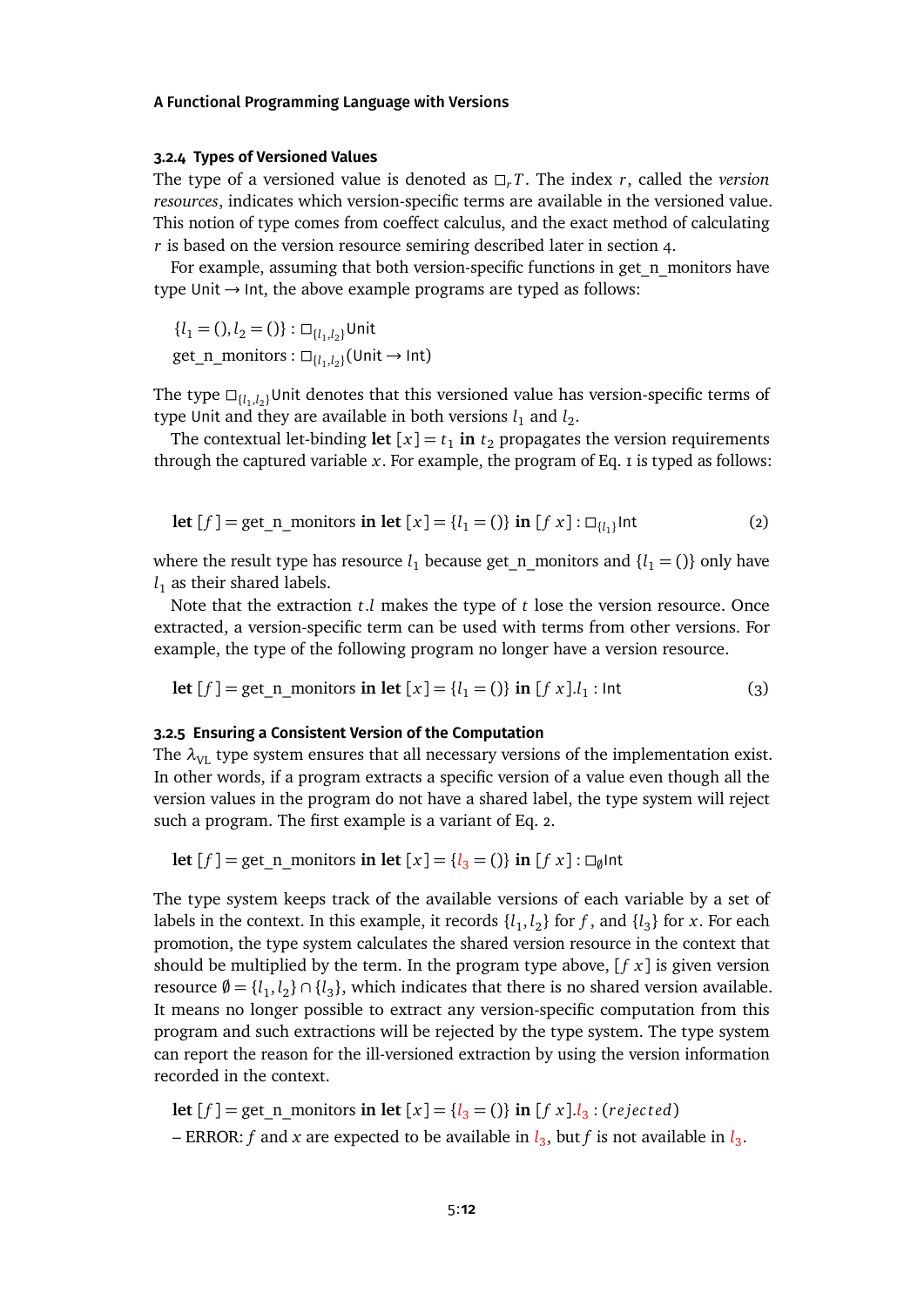The second example is a variation of Eq. [3.](#page-11-1) The following program is rejected because  $\{l_1 = 0\}$  has no definition of  $l_2$ .

**let**  $[f] = get\_n$  monitors **in let**  $[x] = \{l_1 = 0\}$  **in**  $[f \times l]$ . (*rejected*) - ERROR: f and x are expected to be available in  $l_2$ , but x is not available in  $l_2$ .

## <span id="page-12-0"></span>**4 The Lambda VL Type System**

 $\lambda_{\text{VL}}$  is an extension of the coeffect calculus  $\ell \mathcal{R}$ PCF [\[7\]](#page-23-1) and GrMini [\[21\]](#page-24-2). We defined the *version resource algebra* and extended the coeffect calculus by adding *versioned terms*.

## **4.1 Syntax of**  $\lambda_{\text{VL}}$

The terms and types of  $\lambda_{\text{VL}}$  are as follows:

$$
t ::= \underbrace{x \mid t_1 \mid t_2 \mid \lambda x \cdot t}_{\lambda \text{-terms}} \mid \underbrace{n}_{\text{constructors}} \mid \underbrace{[t] \mid \text{let } [x] = t_1 \text{ in } t_2}_{\text{coeffect terms}} \mid
$$
\n
$$
\underbrace{\{\overline{l = t} \mid l_i\} \mid t \cdot l \mid \langle \overline{l = t} \mid l_i \rangle}_{\text{versioned terms}} \quad \text{(terms)}
$$
\n
$$
A \cdot B ::= \text{Int} \mid A \rightarrow B \mid \Box A \quad \text{(types)}
$$

$$
A, B ::= \underbrace{\text{Int}}_{\text{Integer}} \mid \underbrace{A \rightarrow B}_{\text{function types}} \mid \underbrace{\Box_r A}_{\text{versioned types}} \tag{types}
$$

Many of the terms in  $\lambda_{\text{VL}}$  derive from linear  $\lambda$ -calculus. Additional terms are categorized by those for introducing and eliminating versioned values. Versioned values can be declared through promotions  $[t]$  and versioned records  $\{l = t | l_i\}$ . The type of versioned values  $\Box_r A$  are indexed by a *version resource r*, where *r* ranges over the elements of the version resource semiring  $\Re$  described in section [4.2.](#page-12-1) The *versioned records*  $\{\overline{l=t}\,|\,l_i\}$  has a *default label* along with a pair of labels and version-specific definitions. In the current design, programmers can note a default label  $l_i \in \{\bar{l}\}$  for the case where there are multiple versions of a calculation results. The default label is overridden in the dynamic semantics described in section [5.](#page-16-0) The term [*t*] is a promotion of version necessity and allows *t* to be used to track the use of version resources in a program. The term **let**  $[x] = t_1$  **in**  $t_2$  provides an elimination for version necessity and provides version-aware let-binding. Finally, the versioned computations  $\langle \overline{l} = t | l_i \rangle$ represent intermediate terms whose evaluation in the default version is postponed. We assume that versioned computations appear only in intermediate terms during evaluation and not in the user's code.

## <span id="page-12-1"></span>**4.2 Version Resources**

The  $\lambda_{\text{VL}}$  type system is parameterized by the version resource semiring  $\mathscr{R}$ . It captures how a program depends on its context by tracking version information on the variables used in the program. Version resources  $r \in \mathcal{R}$  appear in types with  $\Box$ -constructors and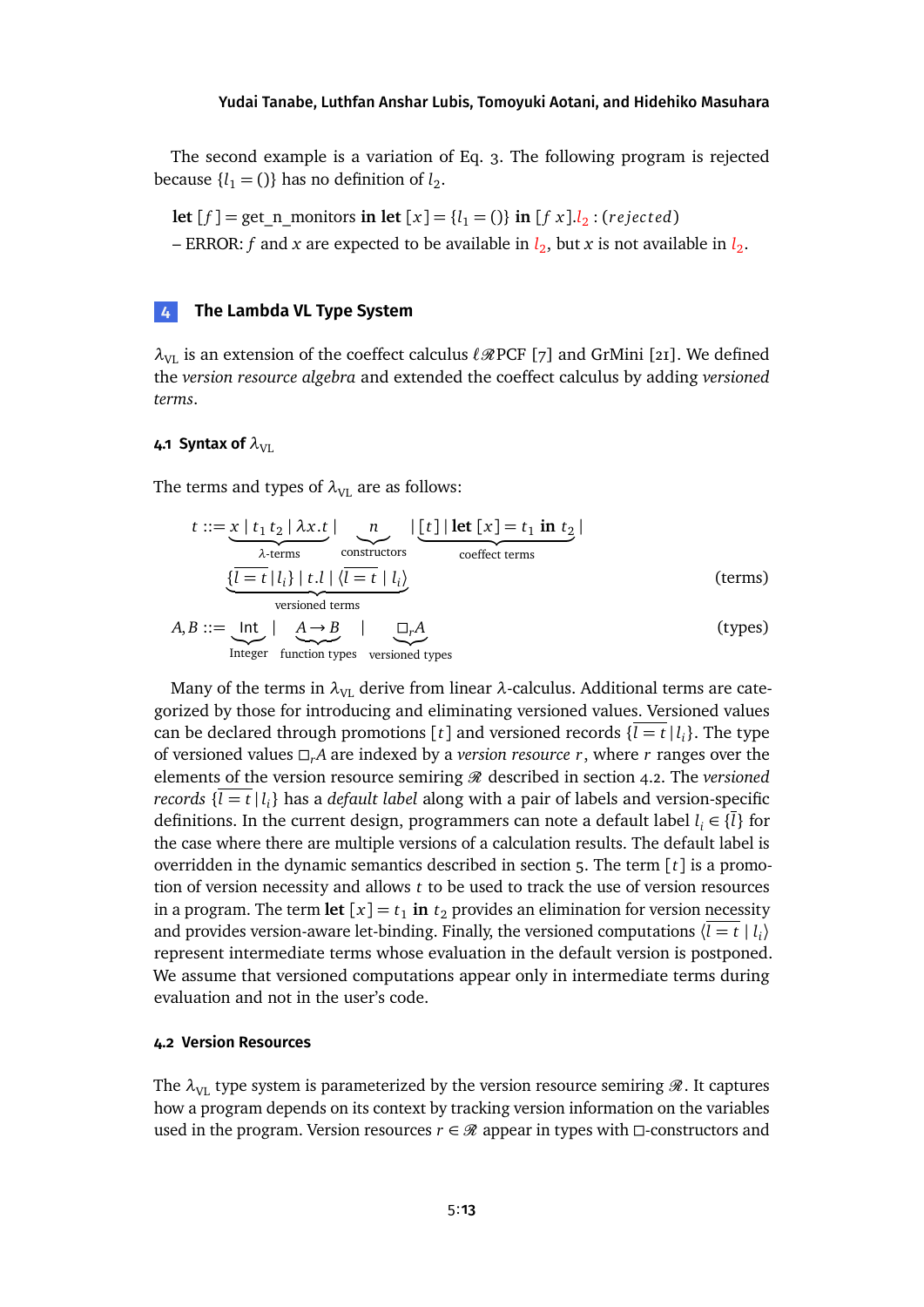in contexts with [∗]*<sup>r</sup>* -notions to denote the sets of versions on which the programs implicitly depend.

The version resources *r* are given by the following:

$$
r ::= \bot \mid \emptyset \mid \{l_i\} \mid r_1 \cup r_2
$$

(version resources)

Intuitively, an element of  $\mathscr R$  is a set of labels such as  $\{l_1\}$  and  $\{l_1,l_2\}$ . The language produced by this grammar is equivalent to the elements of the version resource semiring  $\mathcal{R}$ .

**Definition 4.1** (Version resource semiring)**.** *The version resource semiring is given by the structural semiring (semiring with pre-order)* ( $\mathcal{R}, \oplus, 0, \otimes, 1, \sqsubseteq$ )*, defined as* 

$$
0 = \perp 1 = \emptyset \qquad \perp \sqsubseteq r \qquad \frac{r_1 \subseteq r_2}{r_1 \sqsubseteq r_2}
$$
\n
$$
r_1 \oplus r_2 = \begin{cases} r_1 & r_2 = \perp \\ r_2 & r_1 = \perp \\ r_1 \cup r_2 & \text{otherwise} \end{cases} \qquad r_1 \otimes r_2 = \begin{cases} \perp & r_1 = \perp \\ \perp & r_2 = \perp \\ r_1 \cup r_2 & \text{otherwise} \end{cases}
$$

where  $\perp$  is the smallest element of  $\mathscr{R},$  and  $r_1 \subseteq r_2$  is the standard subset relation over *sets defined only when both*  $r_1$  *and*  $r_2$  *are not*  $\perp$ *.* 

The fact that version resource semiring is structural semiring with pre-order [\[7\]](#page-23-1) is proven in the Appendix [B.1.](#page-27-0)

Multiplication ⊗ represents that if a value is used in version  $l_i$ , then all values in that data flow must also be available in version  $l_i$ ; The versioned value to resource  $\{l_1\}$ can be applied with both a versioned value with resource  $\{l_1\}$  and  $\{l_1, l_2\}$ . Addition ⊕ represents splitting the data flow of a value in a typing context. Therefore, all values used in version  $l_i$  somewhere in the data flow must be permitted to be used in version  $l_i$ , even if they are used elsewhere in the context of another version  $l_j$ ; thus,  $\{l_i\} \cup \{l_j\} = \{l_i, l_j\}.$ 

 $0 = \perp$  is the smallest element indicating an irrelevant resource. Conversely,  $1 = \emptyset$ explicitly indicates that the value has no version restrictions. That is, a 1-indexed versioned value can be usable as any versioned value unless it is a 0-indexed versioned value. These intuitive explanations will be detailed later in the typing rules.

#### **4.3 The Type System of**  $\lambda_{V\perp}$

Typing judgments of the type system are of the form *Γ* ` *t* : *A* with typing contexts *Γ* . A typing context *Γ* (or we sometimes note *∆*) is a set of typed variables defined as follows:

$$
\Gamma ::= \emptyset \mid \Gamma, x : A \mid \Gamma, x : [A]_r
$$
 (contexts)

Typing contexts are either empty  $\emptyset$  or extended with a linear variable assumption *<sup>x</sup>* : *<sup>A</sup>* or a *versioned assumption <sup>x</sup>* : [*A*]*<sup>r</sup>* . For a versioned assumption, *x* can behave non-linearly, with substructural behavior captured by the semiring element  $r \in \mathcal{R}$ ,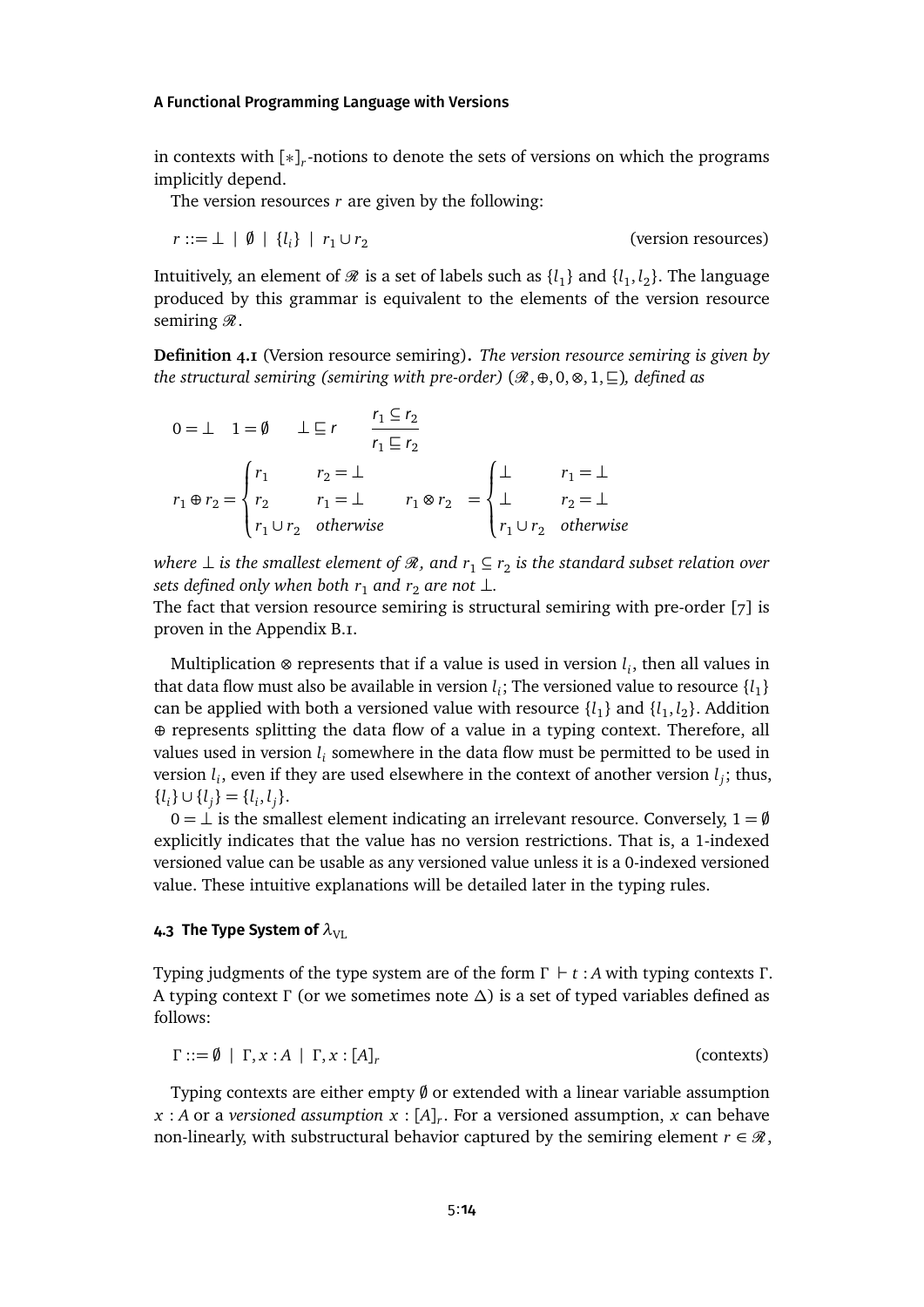<span id="page-14-0"></span>

| $\lambda_{\text{VI}}$ typing rules $ \Gamma \vdash t : A $                                                                                     |                                                                                                                                                                                                                                                                                 |
|------------------------------------------------------------------------------------------------------------------------------------------------|---------------------------------------------------------------------------------------------------------------------------------------------------------------------------------------------------------------------------------------------------------------------------------|
|                                                                                                                                                | $\frac{\Gamma, x:A \vdash t:B}{\emptyset \vdash n:\text{Int}}$ (INT) $\frac{\Gamma, x:A \vdash t:B}{\Gamma \vdash \lambda x.t:A \rightarrow B}$ (ABS)                                                                                                                           |
|                                                                                                                                                | $\frac{\Gamma_1 \vdash t_1 : A \to B \quad \Gamma_2 \vdash t_2 : A}{\Gamma_1 + \Gamma_2 \vdash t_1 t_2 : B}$ (APP) $\frac{\Gamma_1 \vdash t_1 : \Box_r A \quad \Gamma_2, x : [A]_r \vdash t_2 : B}{\Gamma_1 + \Gamma_2 \vdash \text{let } [x] = t_1 \text{ in } t_2 : B}$ (LET) |
|                                                                                                                                                |                                                                                                                                                                                                                                                                                 |
|                                                                                                                                                | $\frac{\Gamma \vdash t : A}{\Gamma, [\Delta]_0 \vdash t : A}$ (WEAK) $\frac{\Gamma, x : A \vdash t : B}{\Gamma, x : [A]_1 \vdash t : B}$ (DER) $\frac{[\Gamma] \vdash t : A}{r \cdot [\Gamma] \vdash [t] : \Box_r A}$ (PR)                                                      |
|                                                                                                                                                | $\frac{\Gamma, x : [A]_r, \Gamma' \vdash t : B \quad r \sqsubseteq s}{\Gamma, x : [A]_s, \Gamma' \vdash t : B}$ (SUB) $\frac{\Gamma \vdash t : \Box_r A \quad l \in r}{\Gamma \vdash t.l : A}$ (EXTR)                                                                           |
| $[\Gamma_i] \vdash t_i : A$<br>$\bigcup_i (\{l_i\} \cdot [\Gamma_i]) \vdash \{\overline{l} = t   l_i\} : \Box_{\overline{ij}}A$ <sup>(V)</sup> | $\frac{[\Gamma_i] \vdash t_i : A}{\bigcup_i (\{l_i\} \cdot [\Gamma_i]) \vdash \langle \overline{l} = t   l_i \rangle : A}$ (VERI)<br>$-(VER)$                                                                                                                                   |

**Figure 4**  $\lambda_{\text{VL}}$  typing rules

which describes *x*'s use in a term. We denote by |*Γ* | the typing context in which every assumption is a versioned assumption.

Figure [4](#page-14-0) shows the typing rules for  $\lambda_{\text{VL}}$ . The typing rules for  $\lambda$ -terms are (INT), (var), (app), and (abs). (var) shows that linear variables can only be typed in a single context that includes themselves. Note that the typing rules for splitting a data flow, such as ( $APP$ ), include context concatenation  $+$ , which permits the splitting version resources as defined in Def. [4.2.](#page-14-1)

<span id="page-14-1"></span>**Definition 4.2** (Context concatenation , & <sup>+</sup>)**.** *Two typing contexts can be concatenated by "*,*" if they contain disjoint sets of assumptions. Furthermore, the versioned assumptions appearing in both typing contexts can be combined using the context concatenation* + *defined with the addition* ⊕ *in the version resource semiring as follows:*

| $(\Gamma, x : A) + \Gamma' = (\Gamma + \Gamma'), x : A \text{ iff } x \notin  \Gamma' $  | $\emptyset + \Gamma = \Gamma$ |
|------------------------------------------------------------------------------------------|-------------------------------|
| $\Gamma + (\Gamma', x : A) = (\Gamma + \Gamma'), x : A \text{ iff } x \notin  \Gamma $   | $\Gamma + \emptyset = \Gamma$ |
| $(\Gamma.x : [A]_r) + (\Gamma', x : [A]_s) = (\Gamma + \Gamma'), x : [A]_{(r \oplus s)}$ |                               |

The (weak) rule provides weakening only for version assumptions indexed by 0. Since  $0 = \perp$  is defined as an irrelevant resource in  $\mathcal{R}$ , this rule indicates that adding unneeded versioned assumptions to the typing context does not prevent the term from type checking, just as in linear type systems. The (DER) rule converts a linear assumption into a versioned assumption, indexed by 1. This rule indicates the intuition that the linear assumption does not have any restrictions on versions. The (pr) rule introduces a version necessity indexed by *r* to a term and propagates the assumption into the context using the contextual multiplication  $\cdot$  defined in Def. [4.3.](#page-15-0)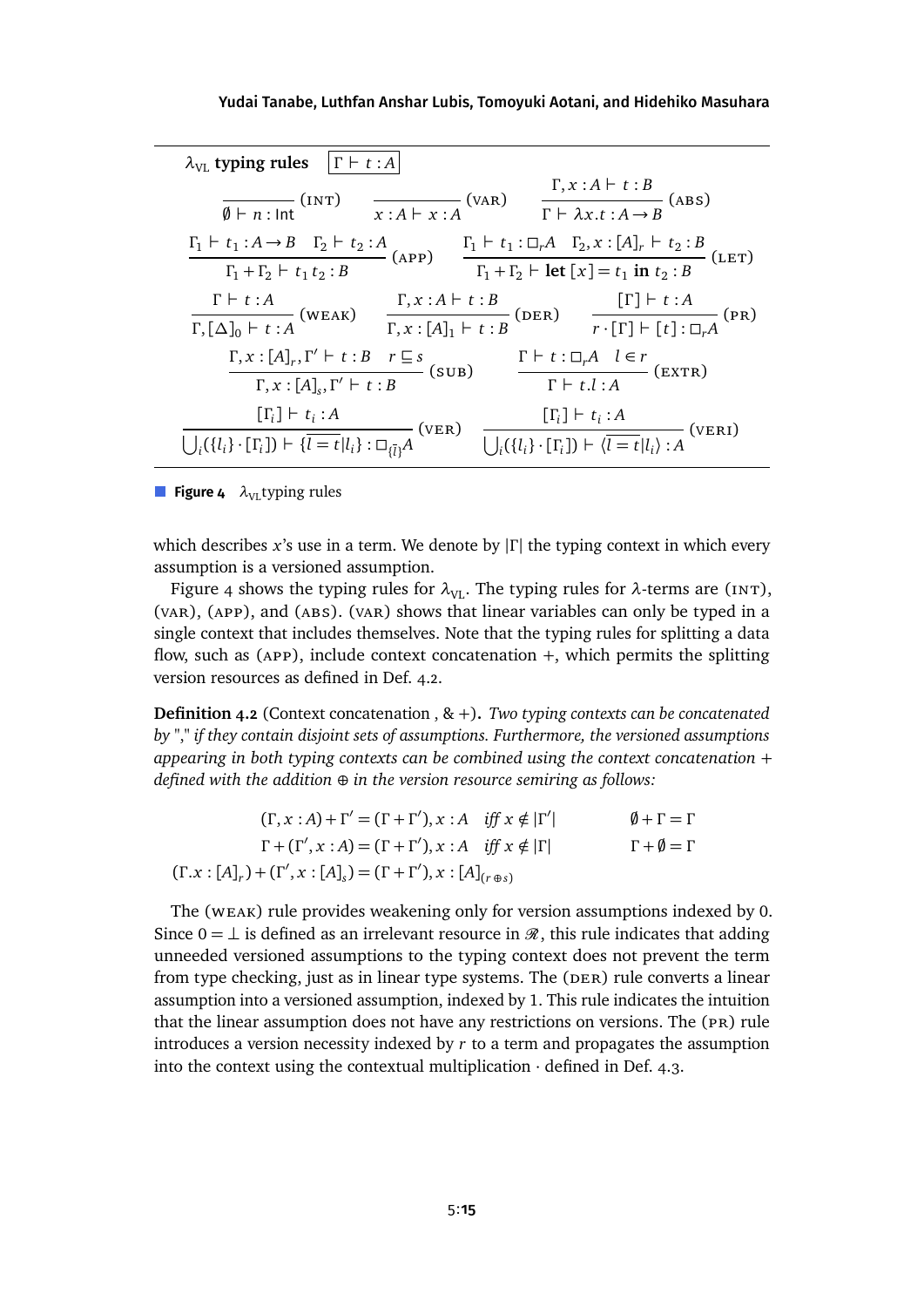<span id="page-15-0"></span>**Definition 4.3** (Multiplying contexts · by a resource)**.** *Assuming that a context contains only version assumptions, denoted* |*Γ* | *in typing rules, then Γ can be multiplied by a version resource*  $r \in \mathcal{R}$  *by using the product*  $\otimes$  *in the version resource semiring, as follows:* 

$$
r \cdot \emptyset = \emptyset \qquad r \cdot (\Gamma, x : [A]_s) = (r \cdot \Gamma), x : [A]_{(r \otimes s)}
$$

Informally, *r* · *Γ* requires that all assumptions in *Γ* to be available in that version. This property is the cornerstone of this type system, and will be illustrated in Example [4.6](#page-16-1) with examples.

The (sub) rule weakens the version assumption based on the order defined in the version resource semiring. For example, suppose a value is typable in a context where a variable is only available in version 1. In that case, the value should be typable as well, even if the variable is available in both versions 1 and 2. The (sub) rule formalizes this intuition by using the preorder in the version resource semiring. This rule is detailed in Example [4.5.](#page-15-1) The  $(LET)$  rule provides a way to remove the versioned necessity assigned to a term. From the perspective of term reuse, the version necessity assigned to a term  $(\Box_r A)$  is converted to a version assumption  $([A]_r)$  and add it to the context of the body typing. Note that the contexts of the two subterms are combined by context concatenation  $+$  as well as the (APP) rule.

The last two rules ( $v_{\text{ER}}$ ) and ( $v_{\text{ER}}$ ) are for version records. The context of a version record is the sum of typing contexts multiplied by the version resource corresponding to each version-specific term. Summation of typing contexts is defined as follows:

**Definition 4.4** (Context summation  $\bigcup$ ). Using the context concatenation +, summation *of typing contexts is defined as follows:*

$$
\bigcup_{i \in n} \Gamma_i = \Gamma_1 + \dots + \Gamma_n
$$

In the ( $v$ ERI) and the (EXTR) rules, note that the type of the versioned computation and the extraction have lost their version resource. In our current design, once a versioned value is evaluated in a particular version, it becomes a common value that can be used with other versioned values. The concluding types of these two rules illustrate this feature.

To aid in understanding of the type system, we show some important facts in the following example.

<span id="page-15-1"></span>**Example 4.5** (Weakening version resources)**.**

Any linear assumption in the environment can be regarded as an arbitrary versioned assumption. This fact can be obtained by a combination of the rules (vAR),  $(DER)$ , and (sub) as follows:

$$
\frac{f: \text{Int} \to \text{Int} \to f: \text{Int} \to \text{Int}}{f: [\text{Int} \to \text{Int}]_1 \vdash f: \text{Int} \to \text{Int}} \text{(DER)}
$$
\n
$$
f: [\text{Int} \to \text{Int}]_r \vdash f: (\text{Int} \to \text{Int})
$$
\n
$$
(SUB)
$$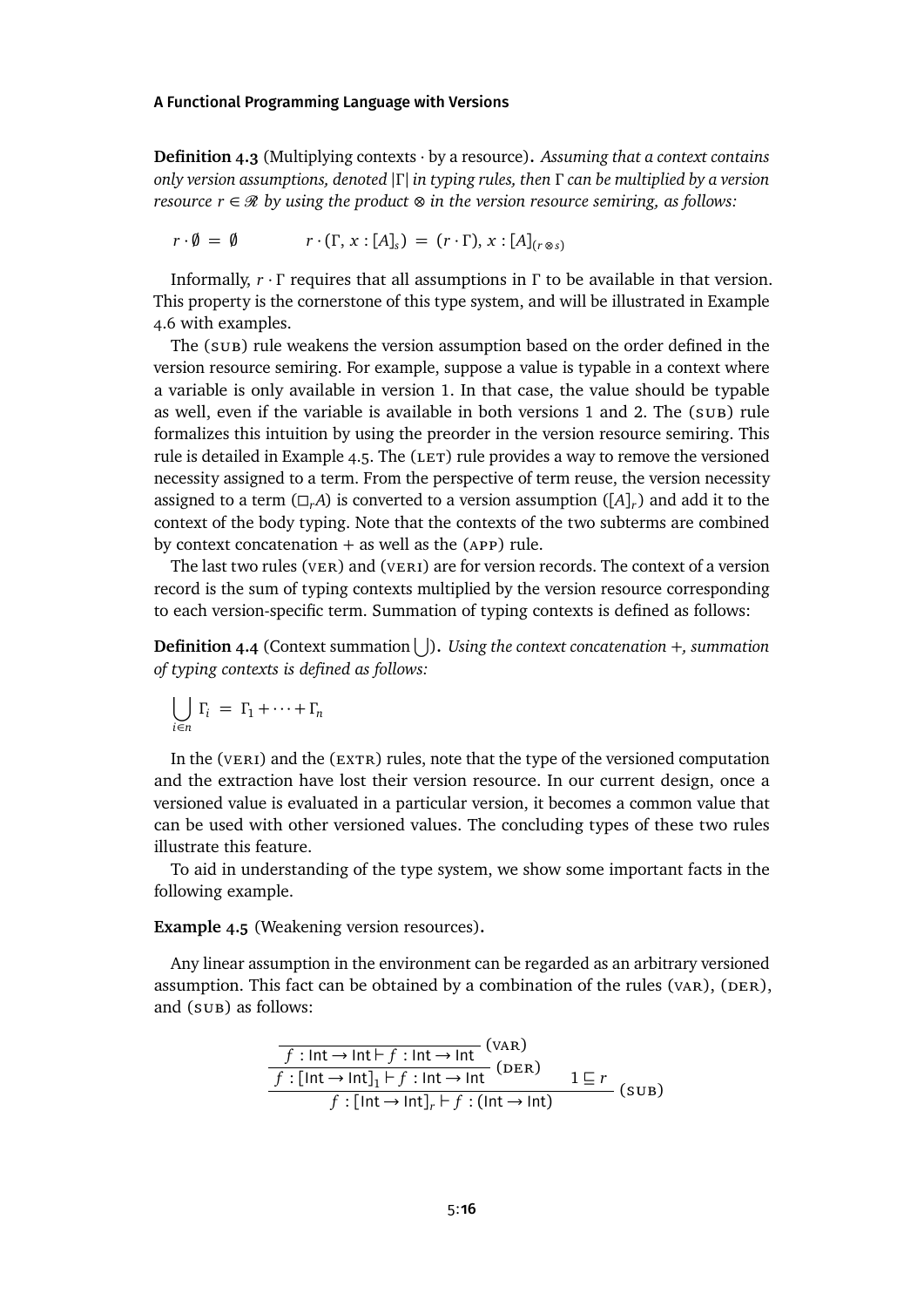This formalizes the intuition that a linear assumption does not have any constraints on the its variable use with respect to their versions.

As shown above, the (sub) rule allows the versioned resources in a context can be increased. This fact supports the intuition that a term that is typed with versioned assumptions that is only available in a particular version will still be typed with versioned assumptions that is available in more versions.

<span id="page-16-1"></span>**Example 4.6** (Ensuring the existence of consistent versions)**.**

The purpose of the type system is to ensure that all versions needed to evaluate a given program exist. The type system ensures this property through the computation of resources with consistent shared labels. The following program, a simplified version of the program described in [3.2.5,](#page-11-2) is an example of a faulty program.

**let**  $[f] = \{l_1 = \text{id}, l_2 = \text{succ} | l_1\}$  **in** let  $[y] = \{l_1 = 1 | l_1\}$  **in**  $[f y] \cdot l_2$ 

Type-checking this program halfway yields the following derivation tree.

ERROR: {*l*<sub>2</sub>} ∪ *r* cannot be a subset of {*l*<sub>1</sub>}  
\n{*l*<sub>1</sub>}·(*f* : [Int → Int]<sub>{*l*<sub>1</sub>,*l*<sub>2</sub>}, *y* : [Int]<sub>{*l*<sub>1</sub></sub>}) ⊢ [*f y*] : 
$$
\Box_{\{l_2\} \cup r} X
$$
 (ER)</sub>

\n∴ {*l*<sub>1</sub>}·(*f* : [Int → Int]<sub>{*l*<sub>1</sub>,*l*<sub>2</sub>}, *y* : [Int]<sub>{*l*<sub>1</sub></sub>}) ⊢ [*f y*].*l*<sub>2</sub> : *X* (ERT)</sub>

\n∴ {*r*<sub>1</sub> : [Int → Int]<sub>{*l*<sub>1</sub>,*l*<sub>2</sub>} ⊢ let [*y*] = {*l*<sub>1</sub> = 1 | *l*<sub>1</sub>} in [*f y*].*l*<sub>2</sub> : *X* (LET)</sub>

\n⇒ {*l*<sub>1</sub> = {*l*<sub>1</sub> = id, *l*<sub>2</sub> = succ|*l*<sub>1</sub>} in let [*y*] = {*l*<sub>1</sub> = 1 | *l*<sub>1</sub>} in [*f y*].*l*<sub>2</sub> : *X* (LET)

In this derivation tree, for clarity, the largest shared version resource is specified outside the context. Now recall that  $(pR)$  requires the same version resources for the entire context as introduced in the term. The largest shared resource in the context is  $\{l_1\}$ , but the resource in the term must have  $\{l_2\}$  as a subset. As a result, the type checker reports this discrepancy. In this way, we use the nature of ⊗ to guarantee that each version value has a consistent version.

# <span id="page-16-0"></span>**5 Dynamic Semantics and Metatheory**

#### **5.1 Dynamic Semantics**

We give the small-step operational semantics of  $\lambda_{\text{VL}}$  in figure [5.](#page-17-0) They basically follow the lazy-evaluation strategy; i.e., only functions *t* are evaluated to values to evaluate applications *t t'*. The operational semantics of  $\lambda_{\text{VL}}$  consist of two main parts – *evaluation* and *default version overwriting*. The  $\lambda_{VL}$  evaluation proceeds by alternating between reduction and default version overwriting.

We define *values* and *evaluation context* of  $\lambda_{\text{VL}}$  as follows:

| $v ::= \lambda x.t \mid n \mid [t] \mid \{l = t \mid l_i\}$ | (values)              |
|-------------------------------------------------------------|-----------------------|
| $E ::= []   E t   E.l   let [x] = E in t$                   | (evaluation contexts) |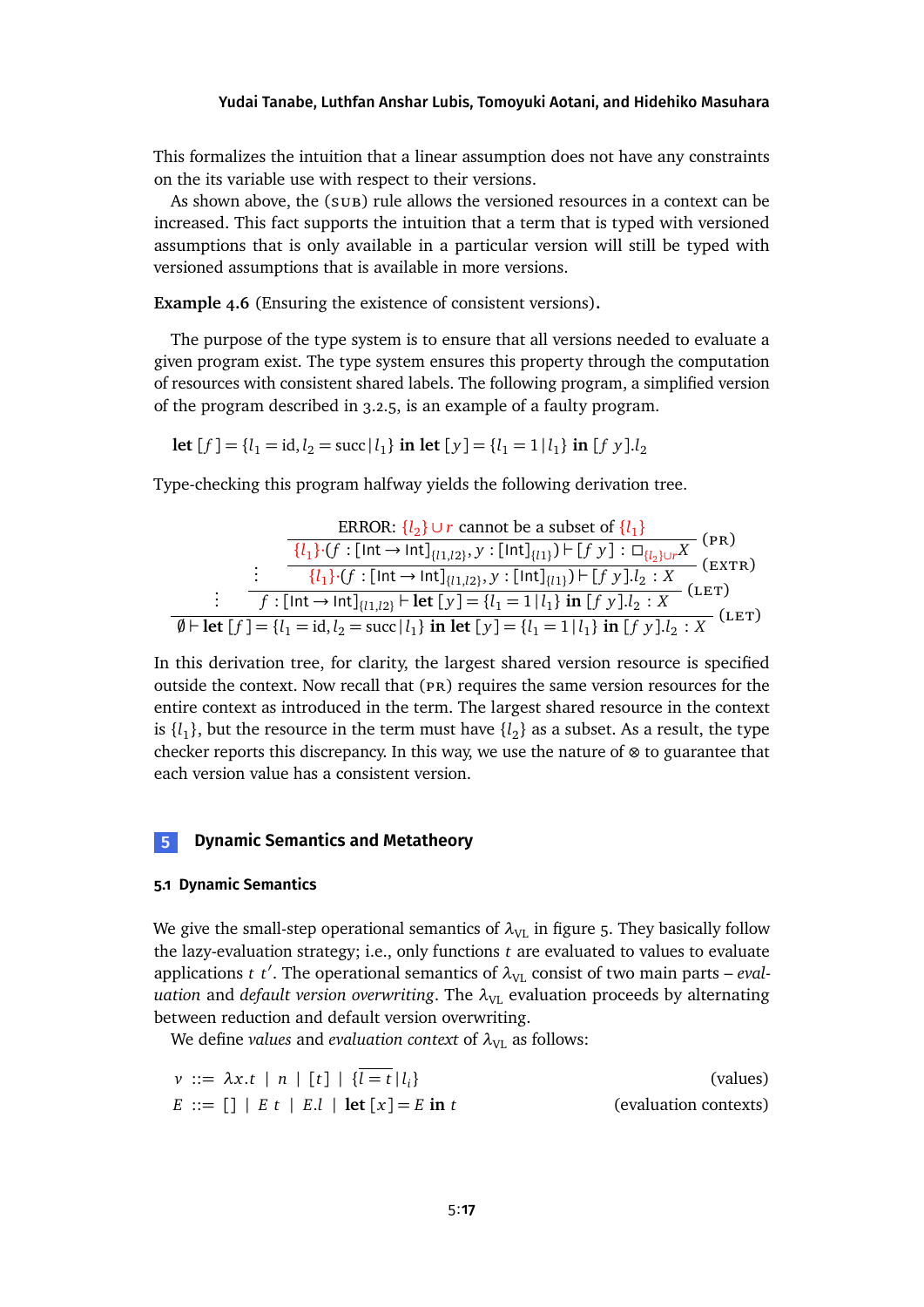<span id="page-17-0"></span>

| <b>Evaluation rule</b>                                                                                                                                                                                                                                          |
|-----------------------------------------------------------------------------------------------------------------------------------------------------------------------------------------------------------------------------------------------------------------|
| $t \rightsquigarrow t'$                                                                                                                                                                                                                                         |
| $\overline{E[t]} \longrightarrow E[t']$                                                                                                                                                                                                                         |
| <b>Reduction rules</b>                                                                                                                                                                                                                                          |
| $\frac{1}{(\lambda x.t)t' \rightsquigarrow (t' \rhd x)t}$ (E-ABS) $\qquad \frac{1}{\text{let } [x] = v \text{ in } t \rightsquigarrow (v \rhd [x])t}$ (E-CLET)                                                                                                  |
| $\frac{1}{\sqrt{t} \cdot l \cdot \omega t \cdot \omega l}$ (E-EXI) $\frac{1}{\sqrt{l} = t  m\rangle l_i \cdot \omega t_i \cdot \omega l_i}$ (E-EX2) $\frac{1}{\sqrt{l} = t  l_i\rangle \cdot \omega t_i \cdot \omega l_i}$ (E-VERI)                             |
| <b>Substitution rules</b>                                                                                                                                                                                                                                       |
| $\frac{(t \triangleright x)t' = [t/x]t'}{(t \triangleright x)t' = t''}$ ( $\triangleright_{var}$ )<br>$\frac{(t \triangleright x)t' = t''}{([t] \triangleright [x]t' = t''}$ ( $\triangleright_{\Box}$ )                                                        |
|                                                                                                                                                                                                                                                                 |
| $\overline{(\{\overline{l} \equiv t   l_i\} \triangleright [\overline{x}])t' = [\langle \overline{l} \equiv t   l_i \rangle / \overline{x}]\overline{t'}}$ ( $\triangleright_{\text{ver}}$ )                                                                    |
| Default version overwriting rules                                                                                                                                                                                                                               |
| $n@l \equiv n$ $(\lambda x.t)@l \equiv \lambda x.(t@l)$ $(tu)@l \equiv (t@l)(u@l)$                                                                                                                                                                              |
| let $[x] = t_1$ in $t_2@l \equiv$ let $[x] = (t_1@l)$ in $(t_2@l)$                                                                                                                                                                                              |
| $[t]\omega l \equiv [t]$ $\{l = t   l_i\} \omega l' \equiv \{l = t   l_i\}$ $(t.l)\omega l' \equiv (t \omega l').l$                                                                                                                                             |
|                                                                                                                                                                                                                                                                 |
| $\frac{l'\in\{l\}}{\langle \overline{l=t}\, \, l_i\rangle\!\otimes\! l'\equiv \langle \overline{l=t}\, \, l'\rangle} \qquad \frac{l'\notin\{\overline{l}\}}{\langle \overline{l=t}\, \, l_i\rangle\!\otimes\! l'\equiv \langle \overline{l=t}\, \, l_i\rangle}$ |

**Figure 5**  $\lambda_{\text{VL}}$  dynamic semantics

Figure [5](#page-17-0) shows the dynamic semantics for  $\lambda_{\text{VL}}$ . The  $\lambda_{\text{VL}}$  has five reduction rules. The (E-abs) rule is the *β*-reduction rule for the lazy evaluation strategy, and (E- $CLET$ ) is a rule for contextual let-bindings. Each uses the captured  $x$  to assign a value according to the following substitution rules. Note that versioned value constructors with both variable and term are removed together in the  $(\triangleright_{\sqcap})$  and  $(\triangleright_{\text{ver}})$  rules. A welltyped versioned value bound to a contextual-let binding will have its outer versioned value constructors removed along with the variable. A term that will eventually be substituted into *x* loses its outermost version resource.

The next three reduction rules are for extracting versioned values. As explained above, a versioned value can only be evaluated when it is extracted. The two versioned values – promotions and versioned records – are evaluated in terms that lose their version resources along with the @-notation by extraction. The @-notation is used to override the default version; and overwriting rules scan through the terms and overwrites the default versions of all intermediate terms  $\langle \overline{l} = t | l_i \rangle$  with their label *l*. Eventually, these intermediate terms are evaluated to version-specific terms by using the (E-veri) rule.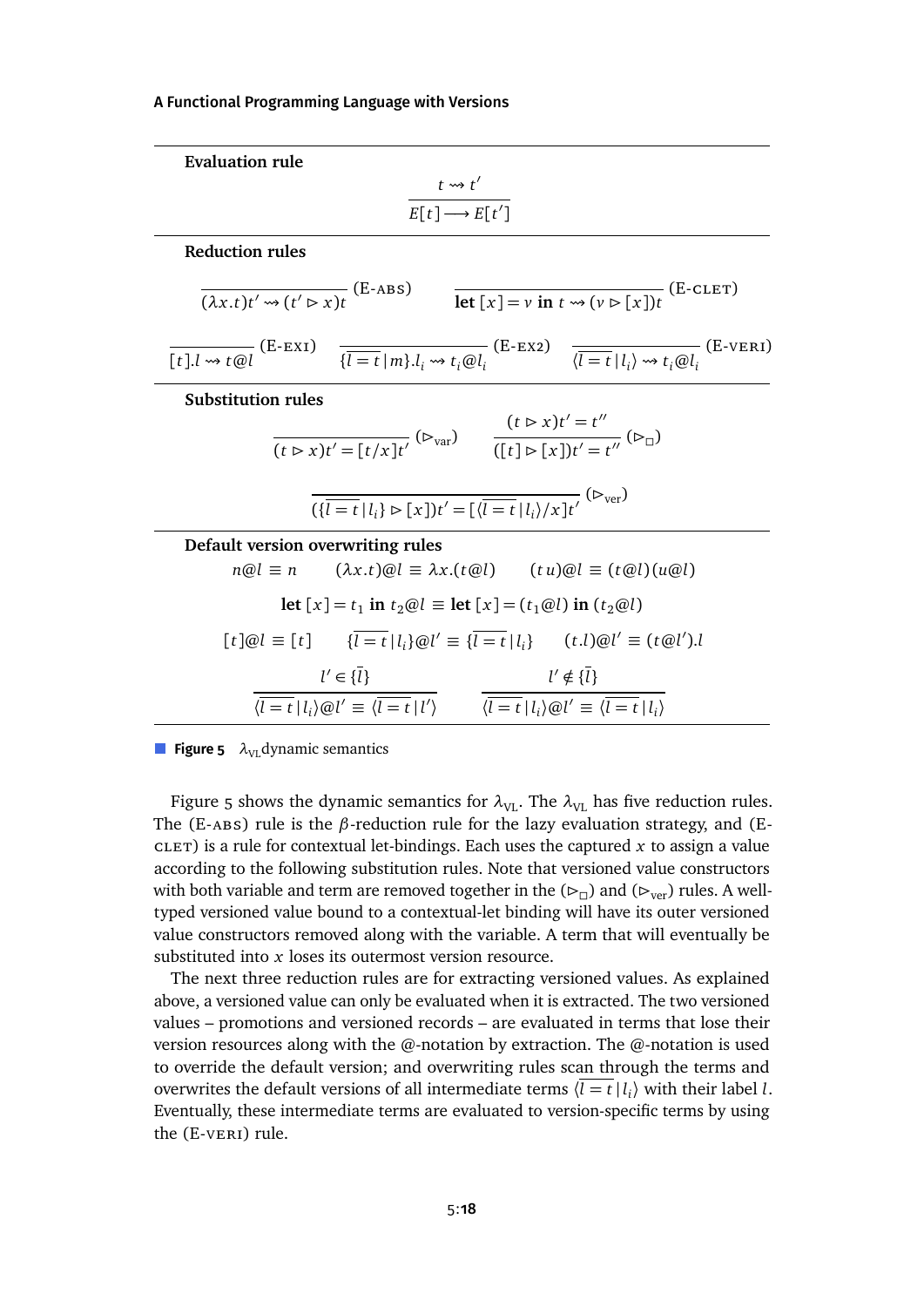**Example 5.1** (Evaluation process of a versioned function application)**.**

To aid in understanding of the dynamic semantics, we show an evaluation process of versioned function application presented in the introduction.

let 
$$
[f] = \{l_1 = \lambda x.x, l_2 = \lambda x.x + 1 | l_1\}
$$
 in let  $[y] = \{l_1 = 1, l_2 = 2 | l_1\}$  in  $[f y]$ 

Both version function  $f$  and version variable have different definitions with labels  $l_1$ and  $l_2$ . As mentioned in introduction, this program intuitively evaluates to  $\{l_1 = 1, l_2 = 1\}$ 3} – precisely, to a suspended versioned computation that is expected to evaluate to 1 and 3 in each version. Hereafter, we abbreviate  $\lambda x.x$  as id and  $\lambda x.x + 1$  as succ.

And next, since  $\{l_1 = 1, l_2 = 2 \mid l_1\}$  is a value, the program is evaluated as follows:

$$
\longrightarrow [\{l_1 = \text{id}, l_2 = \text{succ} \mid l_1\} \triangleright [f]] \text{ (let } [y] = \{l_1 = 1, l_2 = 2 \mid l_1\} \text{ in } [f \ y] \text{ ) (E-cLET)}
$$

$$
= \underline{\left[ \langle l_1 = \text{id}, l_2 = \text{succ} \, | \, l_1 \rangle / f \, \right]} \, (\text{let } [y] = \{l_1 = 1, l_2 = 2 \, | \, l_1 \} \, \text{in } [f \, y] )
$$
 (D<sub>ver</sub>)

$$
= (\text{let } [y] = \{l_1 = 1, l_2 = 2 \mid l_1\} \text{ in } [\langle l_1 = \text{id}, l_2 = \text{succ} \mid l_1 \rangle y])
$$
 (substitution)

Note that in the first two lines, the  $(\triangleright_{\text{ver}})$  rule simultaneously removes the versioned constructors of [x] and { $l_1 = id$ ,  $l_2 = succ$ | $l_1$ }. The term eventually assigned to *f* is a versioned computation that inherits the default version  $l_1$ .

The program is evaluated as well for *y*.

$$
\longrightarrow^* [\langle l_1 = \text{id}, l_2 = \text{succ} | l_1 \rangle \langle l_1 = 1, l_2 = 2 | l_1 \rangle] \qquad \text{(E-cLET, } \rhd_{\text{ver}}, \text{ substitution)}
$$

The result suspended versioned computation contains the respective computations for labels  $l_1$  and  $l_2$ , thus we can obtain result value by extraction as shown below.

let 
$$
[f]
$$
 = { $l_1$  = id,  $l_2$  = succ| $l_1$ } in let  $[y]$  = { $l_1$  = 1,  $l_2$  = 2| $l_1$ } in  $[f y]$ . $l_1$   
\n→\*  $[(l_1 = id, l_2 = succ|l_1) (l_1 = 1, l_2 = 2|l_1)]$ . $[(E\text{-CLET}, \triangleright_{ver}, substitution)]$   
\n→  $((l_1 = id, l_2 = succ|l_1) (l_1 = 1, l_2 = 2|l_1))@l_1$   
\n≡  $(l_1 = id, l_2 = succ|l_1)@l_1 (l_1 = 1, l_2 = 2|l_1)@l_1$   
\n≡\*1 (def-ver overwriting)

We can perform the same kind of extraction for  $l_2$  and obtain 3.

## **5.2 Metatheory**

We give a precise formalization to some properties of  $\lambda_{VI}$ . As with other coeffect calculi, there are two variants of the substitution lemma, one through linear assumptions and the other through versioned assumptions. The proofs are given by structural induction on the typing derivation and are somewhat tricky. We have to carefully manage how version resources are divided in the typing context; thus, we would like to adopt a generalized form of the versioned substitution lemma.

**Lemma 5.2** (Well-typed linear substitution). *Let*  $\Delta$   $\vdash$  *t'* : *A* and Γ, *x* : *A*, Γ<sup>'</sup>  $\vdash$  *t* : *B. Then,*  $\Gamma + \Delta + \Gamma' \vdash [t'/x]t : B$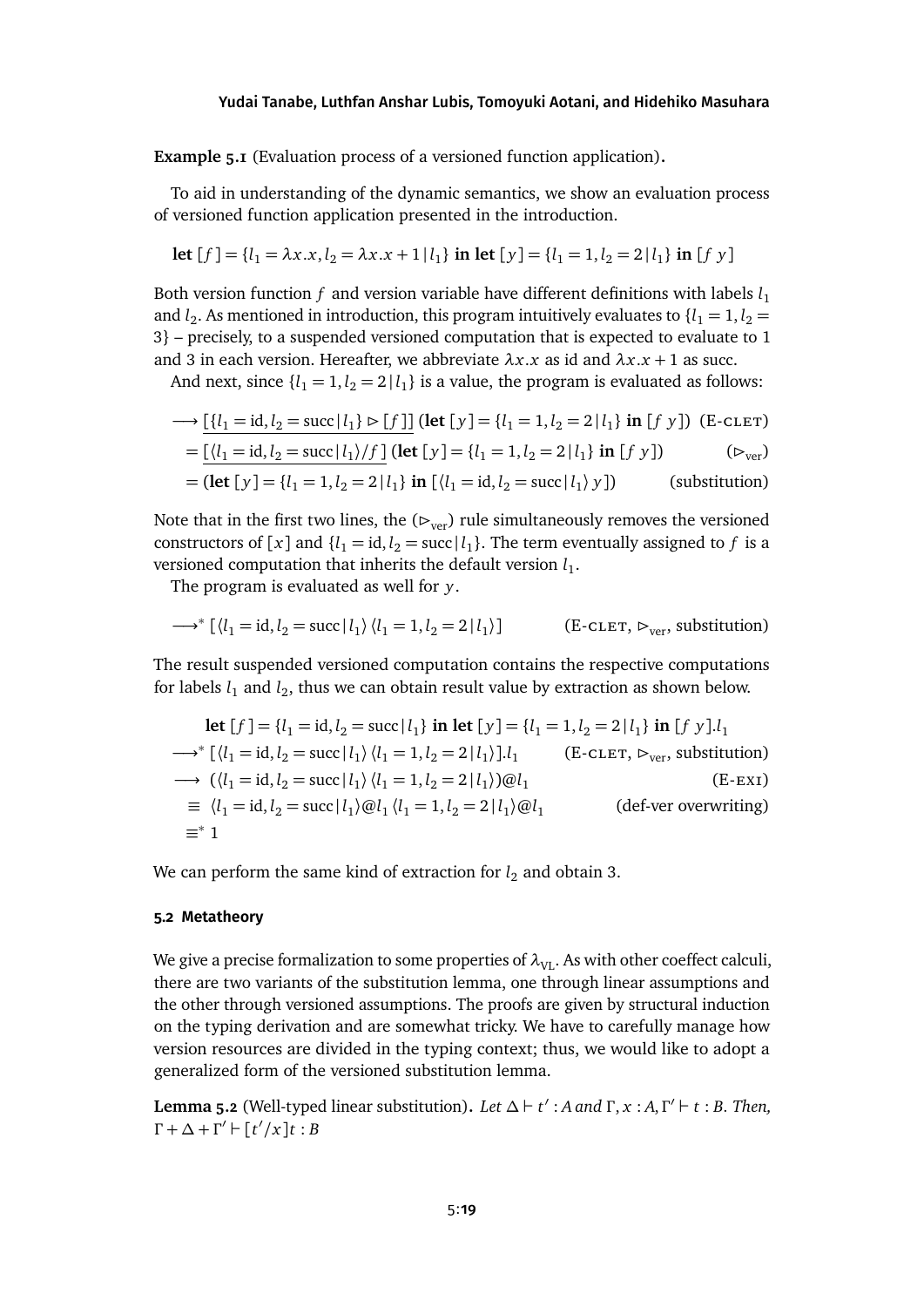<span id="page-19-1"></span>

| <b>Subsumption rules</b>          |                                                                                         |  |
|-----------------------------------|-----------------------------------------------------------------------------------------|--|
|                                   | $A \leq: B \quad r' \sqsubseteq r \qquad A' \leq: A \quad B \leq: B'$                   |  |
|                                   | $A \leq: A$ $\Box_r A \leq: \Box_{r'} B$ $A \rightarrow B \leq: A' \rightarrow B'$      |  |
| $A \leq B \quad r' \sqsubseteq r$ | $\Gamma \subseteq \Delta \quad A \lt: B$                                                |  |
|                                   | $[A]_r \leq [B]_{r'}$ $\Gamma \subseteq \Gamma$ $\Gamma, x : B \subseteq \Delta, x : A$ |  |

**Figure 6** Subsumption rules for typing context

**Lemma 5.3** (Well-typed versioned substitution). Let  $[\Delta] \vdash t' : A$  and  $\Gamma, x : [A]_r, \Gamma' \vdash$ t : B. Then,  $\Gamma$  +  $\bigcup_i (r_i \cdot [\Delta_i])$  +  $\Gamma'$  +  $[t'/x]$ t : B where  $\Sigma_i r_i = r$  and  $\bigcup_i [\Delta_i] = \Delta$ 

In most cases, this generalization is unaffected, i.e.,  $\bigcup_i (r_i \cdot [\Delta_i]) = r \cdot \Delta$ , but in the case where the last derivation of *t* is derived from (ver)-rule, this difference becomes essential.

By using the two substitution lemmas, we give proof of  $\lambda_{\text{VL}}$  type safety.

**Theorem 5.4** ( $\lambda_{\text{VL}}$  progress). Let  $\Gamma \vdash t : A$ . Then, (i) *t* is a value or (ii)  $\exists t'.t \longrightarrow t'$ 

**Theorem 5.5** ( $\lambda_{\text{VL}}$  preservation). Let  $\Gamma \vdash t : A$  and  $t \longrightarrow t'$ . Then,  $\exists \Gamma'. \Gamma' \vdash t' : A \wedge \Gamma' \sqsubseteq \Gamma$ 

The conclusions of the above two theorems allow for an order between typing contexts described in figure [6.](#page-19-1) This ordering relation  $\subseteq$  intuitively implies that for any assumption in *Γ'*, the version resource is less than that in *Γ* such as  $x$  : [A]<sub>{*l*1}</sub>, *y* :  $[A]_{\{l2\}} \sqsubseteq x : [A]_{\{l1,l2\}}, y : [A]_{\{l1,l2\}}.$ 

## <span id="page-19-0"></span>**6 Related Work**

### **6.1 Software Product Lines**

Software Product Lines (SPLs) [\[22,](#page-24-3) [25\]](#page-24-4) are methods for creating a collection of similar software from a shared set of programs. Since program updates can be considered as a kind of program extension, some programming techniques in SPLs [\[6,](#page-23-5) [26,](#page-25-4) [30\]](#page-25-5) are closely related to this work.

## **6.1.1 Delta-Oriented Programming**

Delta-oriented programming (DOP) [\[29,](#page-25-6) [30,](#page-25-5) [31\]](#page-25-7) provides a mechanism called *deltamodules* for modularizing program modifications. The delta-module language allows not only the addition and overriding of classes and methods, but also their removal. Each delta module contains the application conditions for modifications, and delta modules can be combined to form complex constraints on the features of a product.

We think that the DOP approach is complementary to our research. For implementation of version analysis by type checking in the future, it is essential to have a packaging system with expression-level dependency information. Given that the evolution of packages today is basically linear over versions, it should be possible to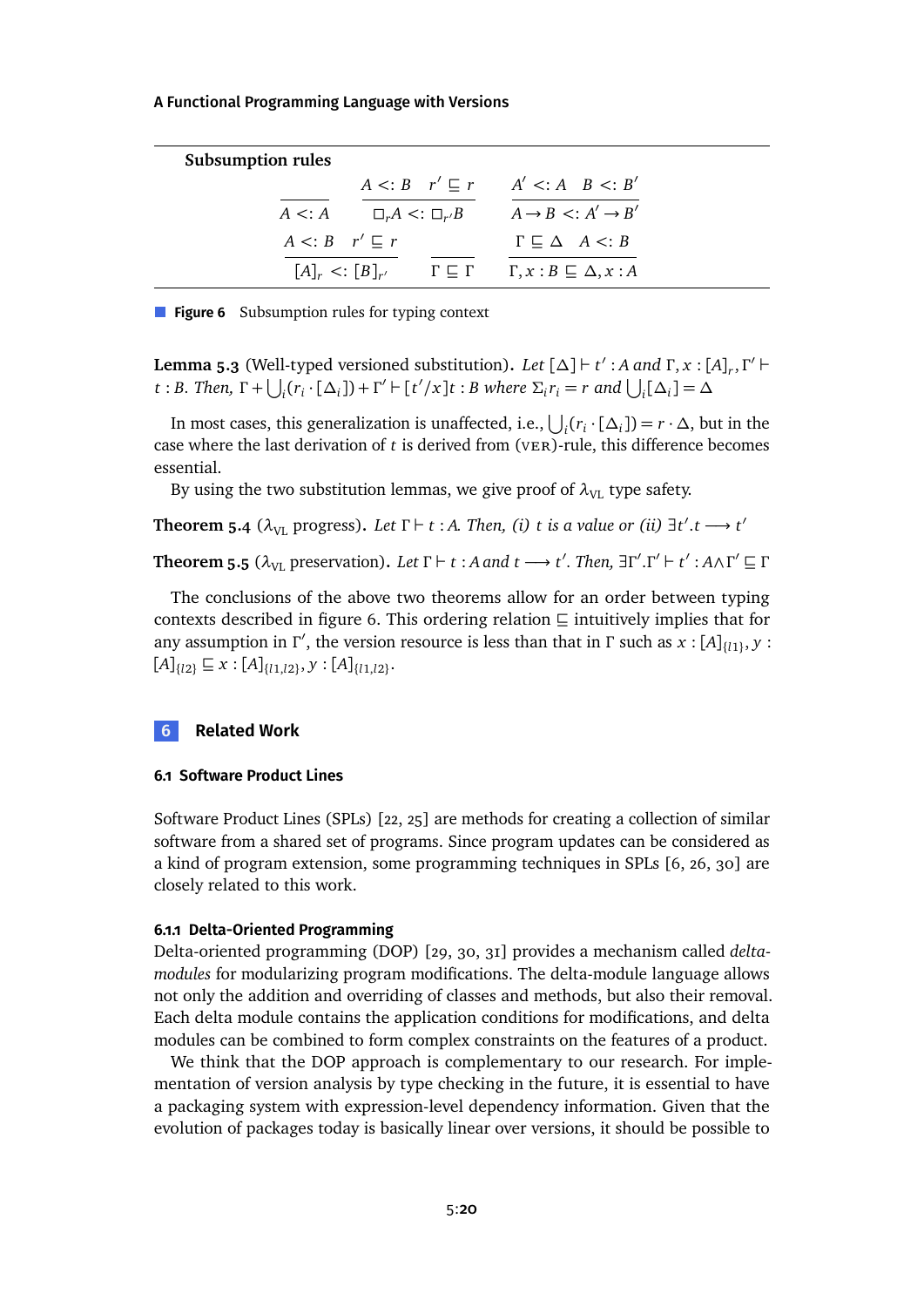develop a package system modularized by program diffs. Patrick Lam *et al.* [\[18\]](#page-24-5) point out that the lack of tool support for package changes requires developers to pay a great deal of attention to compatibility, and discuss the implications of calculating compatibility information in the context of program analysis. For implementation of version analysis by type checking in the future, it is essential to have a packaging system with expression-level dependency information. We believe that such tools will lead to the development of a novel package system with more detailed information about compatibility.

# **6.1.2 Variational Programming**

Variational Programming [\[15,](#page-24-6) [34,](#page-25-8) [35\]](#page-25-9) is a language paradigm with syntactic support for data variation. For example, the Variational Programming Calculus [\[8\]](#page-23-6) (VPC) represents differences as binary choices called *dimensions*, such as A<1,true>, which can be passed as function arguments. In addition, we can extract and manipulate choices. For example, a program that applies the identity function to either 1 or true and extracts left one can be written as sel A.L (*λ*x.x A<1, true>).

At first glance, it seems that the main part of the  $\lambda_{\text{VL}}$  can be encoded by VPC, but this is impossible. The key difference is semantics: VPC doesn't have a mechanism to deal with computations that lack definitions like versioned records in  $\lambda_{\text{VL}}$ . In  $\lambda_{\text{VL}}$ , functions and arguments with different dimensions are applied according to a smaller dimension: the calculation is allowed by the type system only if they have common versions, i.e. **let**  $[x] = \{v1 = 1, v2 = 2\}$  **in let**  $[y] = \{v1 = 1, v2 = 2, v3 = 3\}$  **in**  $[x + y]$ is well-typed and interpreted as  $\{v1 = 1 + 1, v2 = 2 + 2\}$  defined only in versions  $v1$ and *v*2. In contrast, in VPC, such computations are interpreted according to a larger dimension: functions/values with smaller dimensions are interpreted in a distributed manner, i.e.  $A1 < 1$ ,  $2 > + A1 < 1$ ,  $A2 < 2$ ,  $3 > 1$  is interpreted as  $A1 < 1 + 1$ ,  $A2 < 2 + 2$ ,  $3 + 2 > 2$ that have three variations. Since our primary interest is in disallowing programs to run in versions for which no definition exists, the semantics of VPC don't meet our motivations.

#### **6.2 Coeffect Calculus**

Coeffect calculus simultaneously arose from several contexts in the literature [\[7,](#page-23-1) [16,](#page-24-7) [23\]](#page-24-8) since 2010s. The common denominator of these formalizations is that they annotate the assumptions in the typing context with usage information derived from a semiring. Recent studies use coeffect calculus to track bounded reuse [\[7,](#page-23-1) [23\]](#page-24-8), deconstructor use [\[24\]](#page-24-9), security levels [\[21\]](#page-24-2), and scheduling constraints in hardware synthesis [\[16\]](#page-24-7).

Granule [\[21\]](#page-24-2) is a fully-fledged functional language focused on coeffect calculus, and its core Gr demonstrates a good combination between coeffect calculus and standard language features, *i.e.,* data types, pattern matching, and recursion. Since the core subset of Granule, GrMini, has almost the same structure as  $\lambda_{\text{VL}}$ , we expect that most of the language extensions from GrMini to Gr can be applied to  $\lambda_{\text{VL}}$ . On the other hand, the difference is that the only thing that affects resources in these languages is the availability of each functions, whereas  $\lambda_{\text{VL}}$  provides a means to manipulate resources such as version records and extractions.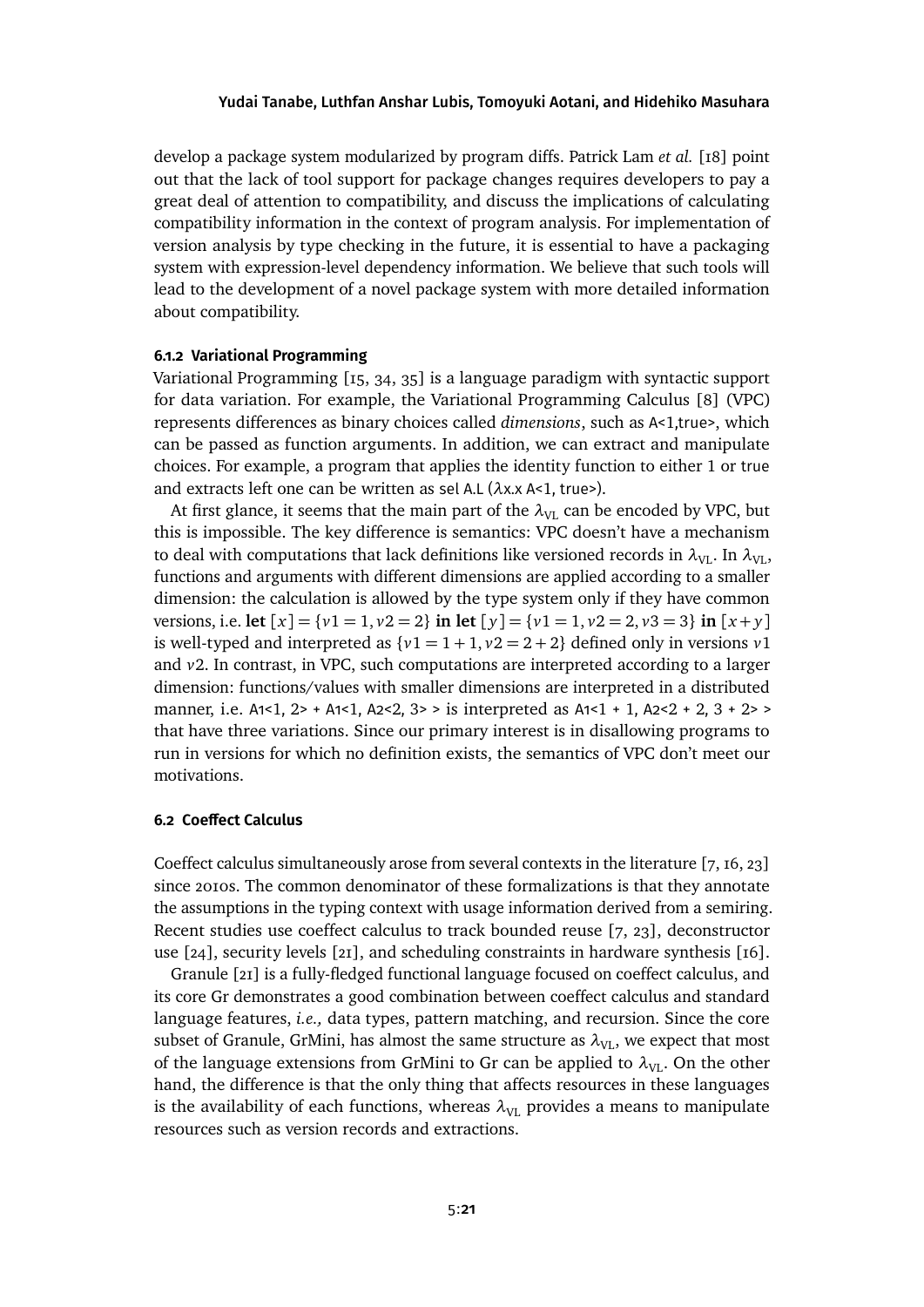## <span id="page-21-0"></span>**7 Future Work and Conclusion**

## **7.1 Towards a Per-expression Dependency Analysis**

The current  $\lambda_{\text{VL}}$  type system cannot express the range of compatibility that cargo and npm do in packages. For example, even if the versions 1.0.0 and 1.0.1 of package *P* are compatible and we apply the value of type  $\Box_{1,0,1}P$ .*T* to the function that expects an argument of type  $\Box_{1,0,0}PT$ , this function application is rejected. This is because there is no relationship between types annotated with version resource 1.0.0 and 1.0.1 as the current type system focuses on preventing computation on versions for which a definition does not exist. Considering that many updates change only a small part of the package code and remain backward compatible for the most part, the current type system is too strict.

The next step of our research is to track the range of compatibility in the type system. Incorporating semantic versioning into types is a promising idea. Semantic versioning can also be seen as a compatibility contract from the package provider to the package users. For example, a 1.0.1 package is guaranteed to be backward compatible with 1.0.0. From the point of view of Liskov's substitution principle [\[19\]](#page-24-10), emulating the semantic versioning strategy at the expression level, it is possible to regard  $\Box_{1,0,1}A$  as a subtype of  $\Box_{1,0,0}A$ . Such a type system paves the way for type-safe casts between objects derived from different-version packages.

## **7.2 Implementation and Further Language Extensions**

One future challenge is to develop an efficient implementation. Since our semantics are based on a lazy evaluation strategy, it will not be easy to implement them efficiently with the current system.

One possible approach is to implement a mechanism for version analysis in the existing coeffect language. The core calculus of the Granule language demonstrates the simultaneous use of various computational resources in the same type system scheme. Furthermore, recent work [\[9,](#page-23-7) [10\]](#page-23-8) seeks to integrate the coeffects calculus with dependent type systems, which allow user-defined resource algebras to provide internally extensible systems in Granule [\[21\]](#page-24-2). These enable version analysis to be incorporated into the coeffect language in a more sophisticated form.

Another possible approach is to implement version analysis as a preprocess in the compilation of an existing language. This approach would require defining a meta-language with a type system to be versioned and would need to consider interactions with more advanced language features (class inheritance, higher-order polymorphism, etc.). We expect that if we can add version information to each value and function in a package interface with extended syntax, we can aggregate more detailed compatibility information by type checking. The advantage of this approach is that once type checking has identified the single version required for each program, we can reuse the existing runtime. We are currently trying to apply our findings from  $\lambda_{\text{VL}}$  to the ML-like language.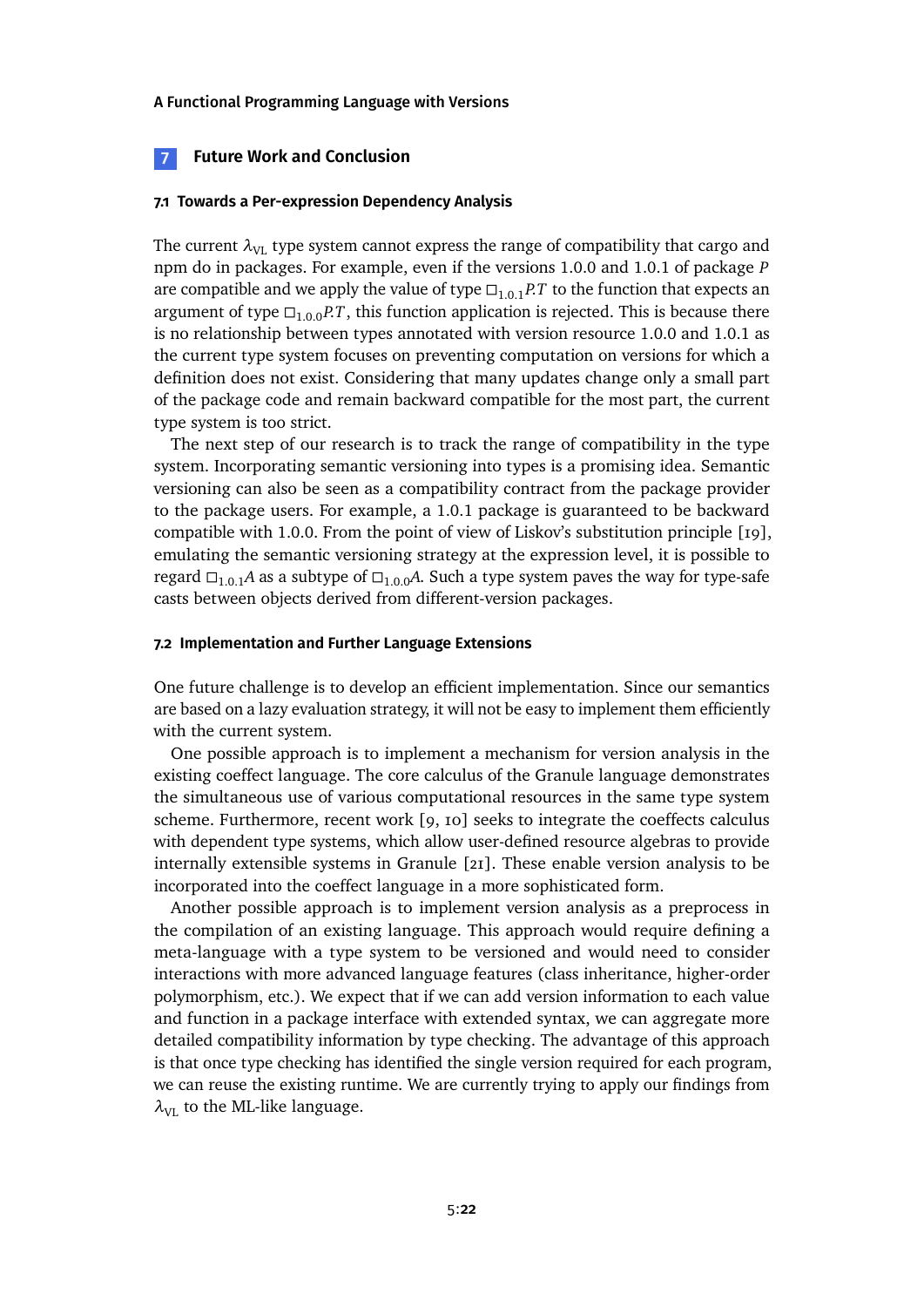# **7.3 Conclusion**

Even though dependency hell has been considered a problem for many years, it is still difficult for most programmers to solve. Most recent build tools use compatibility maintenance strategies like semantic versioning, but name mangling may burden the development community in programming languages with sophisticated type systems.

Our research aims to enable programmers to more freely combine and control programs of different versions in a single code. This research brings versions, which used to be simply identifiers of packages, into a programming language, and provides a new perspective on handling multiple versions of programs. As a first step toward our goal, we discussed the type safety of programs with multiple versions in  $\lambda_{\text{VL}}$ . We hope that this research will stimulate a discussion in the research community on compatibility in the context of program analysis.

**Acknowledgements** We thank the lab members at the Tokyo Institute of Technology for valuable discussions that helped shape the discussion in the paper. Especially, Youyou Cong provided feedback on earlier versions of the paper. We also thank Patrick Rein and Marcel Taeumel, Jens Lincke, and Robert Hirschfeld for discussions about the work presented in the paper. Ken Wakita, Kazuyuki Shudo, and Yasuhiko Minamide provided valuable comments in earlier steps of the work. This work was supported by JSPS KAKENHI grant numbers JP18H03219 and 20K21790.

## **References**

- <span id="page-22-2"></span>[1] OSGi Alliance. *OSGi Specification License, Version 2.0 - OSGi Core 7*. 2018. url: <https://docs.osgi.org/specification/osgi.core/7.0.0/framework.module.html> (visited on 2021-07-09).
- <span id="page-22-3"></span>[2] Cyrille Artho, Kuniyasu Suzaki, Roberto Di Cosmo, Ralf Treinen, and Stefano Zacchiroli. "Why Do Software Packages Conflict?" In: *IEEE International Work*ing Conference on Mining Software Repositories (June 2012), pages 141–150. DOI: [10.1109/MSR.2012.6224274](https://doi.org/10.1109/MSR.2012.6224274).
- <span id="page-22-0"></span>[3] Gabriele Bavota, Gerardo Canfora, Massimiliano Di Penta, Rocco Oliveto, and Sebastiano Panichella. "How the Apache Community Upgrades Dependencies: An Evolutionary Study". In: 20.5 (Oct. 2015), pages 1275–1317. issn: 1382-3256. DOI: 10.1007/S10664-014-9325-9.
- <span id="page-22-1"></span>[4] Fabrice Bellard. "QEMU, a Fast and Portable Dynamic Translator". In: *Proceedings of the Annual Conference on USENIX Annual Technical Conference*. ATEC '05. Available at [https://www.usenix.org/legacy/publications/library/proceedings/](https://www.usenix.org/legacy/publications/library/proceedings/usenix05/tech/freenix/full_papers/bellard/bellard.pdf) [usenix05/tech/freenix/full\\_papers/bellard/bellard.pdf](https://www.usenix.org/legacy/publications/library/proceedings/usenix05/tech/freenix/full_papers/bellard/bellard.pdf). Anaheim, CA: USENIX Association, 2005, page 41.
- <span id="page-22-4"></span>[5] Christopher Bogart, Christian Kästner, James Herbsleb, and Ferdian Thung. "How to Break an API: Cost Negotiation and Community Values in Three Software Ecosystems". In: *Proceedings of the 2016 24th ACM SIGSOFT Interna-*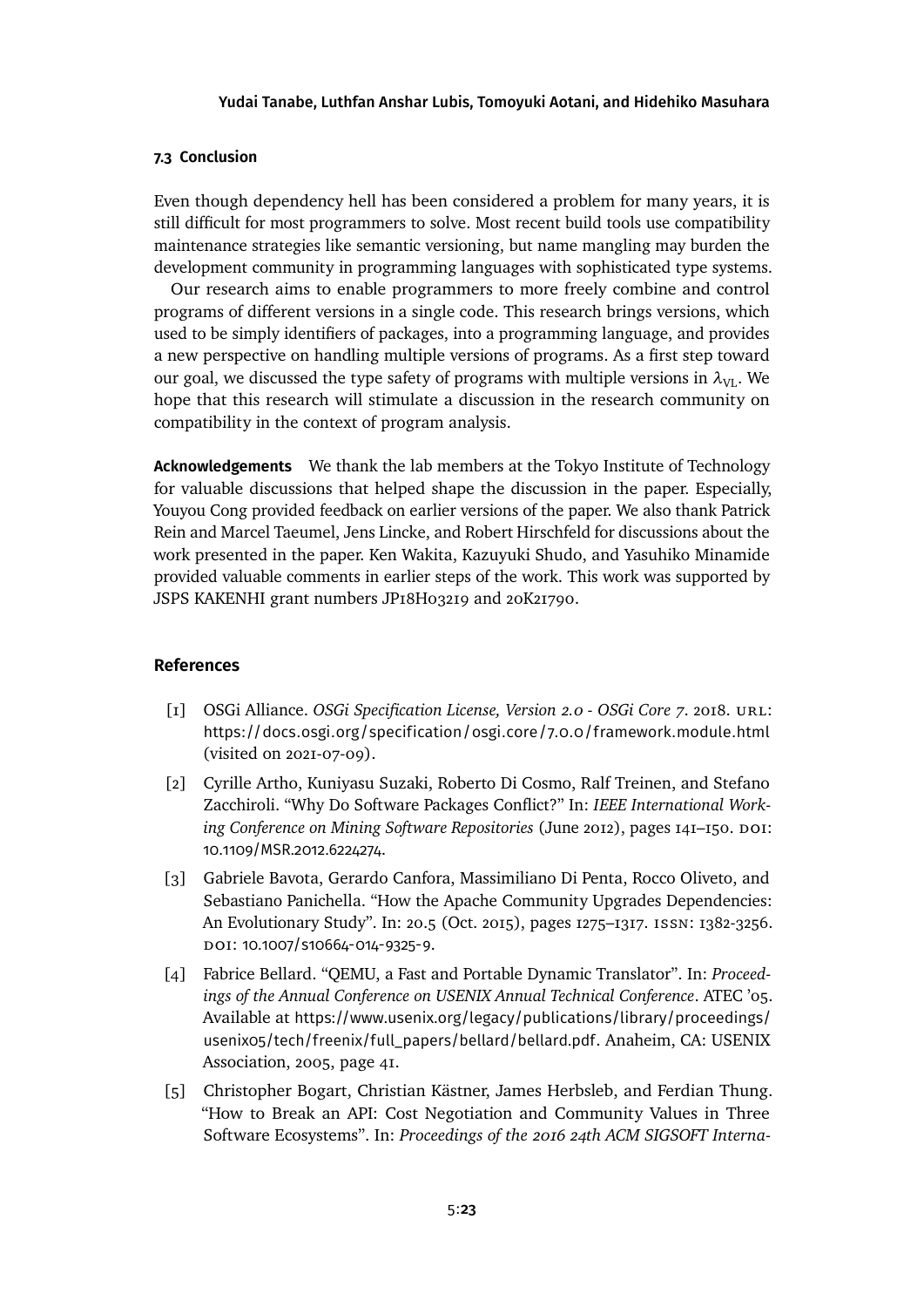*tional Symposium on Foundations of Software Engineering*. FSE 2016. Seattle, WA, USA: Association for Computing Machinery, 2016, pages 109–120. ISBN: 9781450342186. doi: [10.1145/2950290.2950325](https://doi.org/10.1145/2950290.2950325).

- <span id="page-23-5"></span>[6] Jan Bosch. "Software Product Lines: Organizational Alternatives". In: *Proceedings of the 23rd International Conference on Software Engineering*. ICSE '01. Toronto, Ontario, Canada: IEEE Computer Society, 2001, pages 91–100. isbn: 9780769510507. DOI: [10.1109/ICSE.2001.919084](https://doi.org/10.1109/ICSE.2001.919084).
- <span id="page-23-1"></span>[7] Aloïs Brunel, Marco Gaboardi, Damiano Mazza, and Steve Zdancewic. "A Core Quantitative Coeffect Calculus". In: *Proceedings of the 23rd European Symposium on Programming Languages and Systems - Volume 8410*. Berlin, Heidelberg: Springer-Verlag, 2014, pages 351-370. ISBN: 9783642548321. DOI: [10.1007/978-3-642-54833-8\\_19](https://doi.org/10.1007/978-3-642-54833-8_19).
- <span id="page-23-6"></span>[8] Sheng Chen, Martin Erwig, and Eric Walkingshaw. "A Calculus for Variational Programming". In: *30th European Conference on Object-Oriented Programming (ECOOP 2016)*. Edited by Shriram Krishnamurthi and Benjamin S. Lerner. Volume 56. Leibniz International Proceedings in Informatics (LIPIcs). Dagstuhl, Germany: Schloss Dagstuhl–Leibniz-Zentrum fuer Informatik, 2016, 6:1–6:28. isbn: 978-3-95977-014-9. doi: [10.4230/LIPIcs.ECOOP.2016.6](https://doi.org/10.4230/LIPIcs.ECOOP.2016.6). url: [http://drops.](http://drops.dagstuhl.de/opus/volltexte/2016/6100) [dagstuhl.de/opus/volltexte/2016/6100](http://drops.dagstuhl.de/opus/volltexte/2016/6100).
- <span id="page-23-7"></span>[9] Pritam Choudhury, Harley Eades III, Richard A. Eisenberg, and Stephanie Weirich. "A Graded Dependent Type System with a Usage-Aware Semantics". Jan. 6, 2021.
- <span id="page-23-8"></span>[10] Pritam Choudhury, Harley Eades III, Richard A. Eisenberg, and Stephanie Weirich. "A Graded Dependent Type System with a Usage-Aware Semantics". In: *Proceedings of the ACM on Programming Languages* 5.POPL (Jan. 4, 2021). DOI: [10.1145/3434331](https://doi.org/10.1145/3434331).
- <span id="page-23-4"></span>[11] Stephen Coakley. *How Rust Solved Dependency Hell*. [https://stephencoakley.](https://stephencoakley.com/2019/04/24/how-rust-solved-dependency-hell) [com/2019/04/24/how- rust-solved-dependency-hell](https://stephencoakley.com/2019/04/24/how-rust-solved-dependency-hell). Apr. 2019. (Visited on 2021-02-01).
- <span id="page-23-3"></span>[12] Alexandre Decan, Tom Mens, and Philippe Grosjean. "An empirical comparison of dependency network evolution in seven software packaging ecosystems". In: *Empirical Software Engineering* 24.1 (2019), pages 381–416. issn: 1573-7616. doi: [10.1007/s10664-017-9589-y](https://doi.org/10.1007/s10664-017-9589-y).
- <span id="page-23-0"></span>[13] Jens Dietrich, Kamil Jezek, and Premek Brada. "Broken promises: An empirical study into evolution problems in Java programs caused by library upgrades". In: *2014 Software Evolution Week - IEEE Conference on Software Maintenance, Reengineering, and Reverse Engineering (CSMR-WCRE).* 2014, pages 64-73. DOI: [10.1109/CSMR-WCRE.2014.6747226](https://doi.org/10.1109/CSMR-WCRE.2014.6747226).
- <span id="page-23-2"></span>[14] Jens Dietrich, David J. Pearce, Jacob Stringer, Amjed Tahir, and Kelly Blincoe. "Dependency Versioning in the Wild". In: *Proceedings of the 16th International Conference on Mining Software Repositories*. MSR '19. Montreal, Quebec, Canada: IEEE Press, 2019, pages 349–359. doi: [10.1109/MSR.2019.00061](https://doi.org/10.1109/MSR.2019.00061).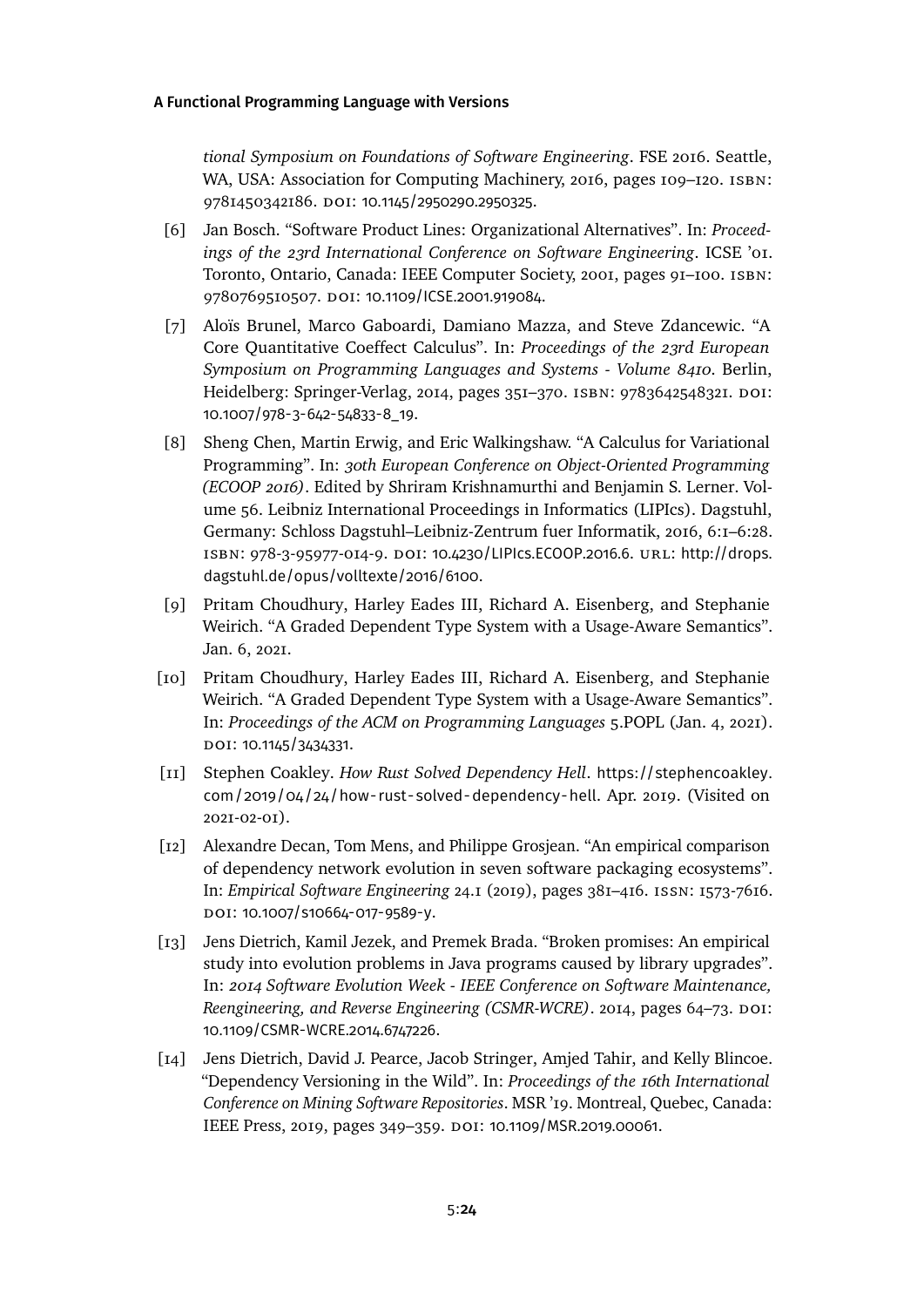- <span id="page-24-6"></span>[15] Martin Erwig and Eric Walkingshaw. "The Choice Calculus: A Representation for Software Variation". In: *ACM Transactions on Software Engineering and Methodology* 21.1 (Dec. 2011). ISSN: 1049-331X. DOI: [10.1145/2063239.2063245](https://doi.org/10.1145/2063239.2063245).
- <span id="page-24-7"></span>[16] Dan R. Ghica and Alex I. Smith. "Bounded Linear Types in a Resource Semiring". In: *Proceedings of the 23rd European Symposium on Programming Languages and Systems - Volume 8410*. Berlin, Heidelberg: Springer-Verlag, 2014, pages 331–350. isbn: 9783642548321. doi: [10.1007/978-3-642-54833-8\\_18](https://doi.org/10.1007/978-3-642-54833-8_18).
- <span id="page-24-1"></span>[17] Jean-Yves Girard. "Linear Logic". In: *Theoretical Computer Science* 50.1 (Jan. 1987), pages 1–102. issn: 0304-3975. doi: [10.1016/0304-3975\(87\)90045-4](https://doi.org/10.1016/0304-3975(87)90045-4).
- <span id="page-24-5"></span>[18] Patrick Lam, Jens Dietrich, and David J. Pearce. "Putting the Semantics into Semantic Versioning". In: *Proceedings of the 2020 ACM SIGPLAN International Symposium on New Ideas, New Paradigms, and Reflections on Programming and Software*. New York, NY, USA: Association for Computing Machinery, 2020, pages 157–179. isbn: 9781450381789.
- <span id="page-24-10"></span>[19] Barbara H. Liskov and Jeannette M. Wing. "A Behavioral Notion of Subtyping". In: *ACM Transactions on Programming Languages and Systems* 16.6 (Nov. 1994), pages 1811–1841. issn: 0164-0925. doi: [10.1145/197320.197383](https://doi.org/10.1145/197320.197383). url: [https:](https://doi.org/10.1145/197320.197383) [//doi.org/10.1145/197320.197383](https://doi.org/10.1145/197320.197383).
- <span id="page-24-0"></span>[20] Dirk Merkel. "Docker: Lightweight Linux Containers for Consistent Development and Deployment". In: *Linux Journal* 2014.239 (Mar. 2014). issn: 1075- 3583. url: [https://www.linuxjournal.com/content/docker-lightweight-linux](https://www.linuxjournal.com/content/docker-lightweight-linux-containers-consistent-development-and-deployment)[containers-consistent-development-and-deployment](https://www.linuxjournal.com/content/docker-lightweight-linux-containers-consistent-development-and-deployment) (visited on 2021-07-09).
- <span id="page-24-2"></span>[21] Dominic Orchard, Vilem-Benjamin Liepelt, and Harley Eades III. "Quantitative Program Reasoning with Graded Modal Types". In: *Proceedings of the ACM on Programming Languages* 3.ICFP (July 2019). doi: [10.1145/3341714](https://doi.org/10.1145/3341714).
- <span id="page-24-3"></span>[22] David Lorge Parnas. "On the Design and Development of Program Families". In: *IEEE Transactions on Software Engineering* 2.1 (Jan. 1976), pages 1–9. issn: 0098-5589. doi: [10.1109/TSE.1976.233797](https://doi.org/10.1109/TSE.1976.233797).
- <span id="page-24-8"></span>[23] Tomas Petricek, Dominic Orchard, and Alan Mycroft. "Coeffects: A Calculus of Context-dependent Computation". In: *Proceedings of the 19th ACM SIGPLAN International Conference on Functional Programming*. ICFP '14. New York, NY, USA: ACM, 2014, pages 123-135. ISBN: 978-1-4503-2873-9. DOI: [10.1145/2628136.](https://doi.org/10.1145/2628136.2628160) [2628160](https://doi.org/10.1145/2628136.2628160).
- <span id="page-24-9"></span>[24] Tomas Petricek, Dominic Orchard, and Alan Mycroft. "Coeffects: Unified Static Analysis of Context-Dependence". In: *Automata, Languages, and Programming*. Edited by Rūsinš Fomin Fedor V.and Freivalds, Marta Kwiatkowska, and David Peleg. Berlin, Heidelberg: Springer Berlin Heidelberg, 2013, pages 385–397. isbn: 978-3-642-39212-2. doi: [10.1007/978-3-642-39212-2\\_35](https://doi.org/10.1007/978-3-642-39212-2_35).
- <span id="page-24-4"></span>[25] Klaus Pohl, Günter Böckle, and Frank J. van der Linden. *Software Product Line Engineering: Foundations, Principles and Techniques*. Berlin, Heidelberg: Springer-Verlag, 2005. isbn: 978-3-540-24372-4. doi: [10.1007/3-540-28901-1](https://doi.org/10.1007/3-540-28901-1).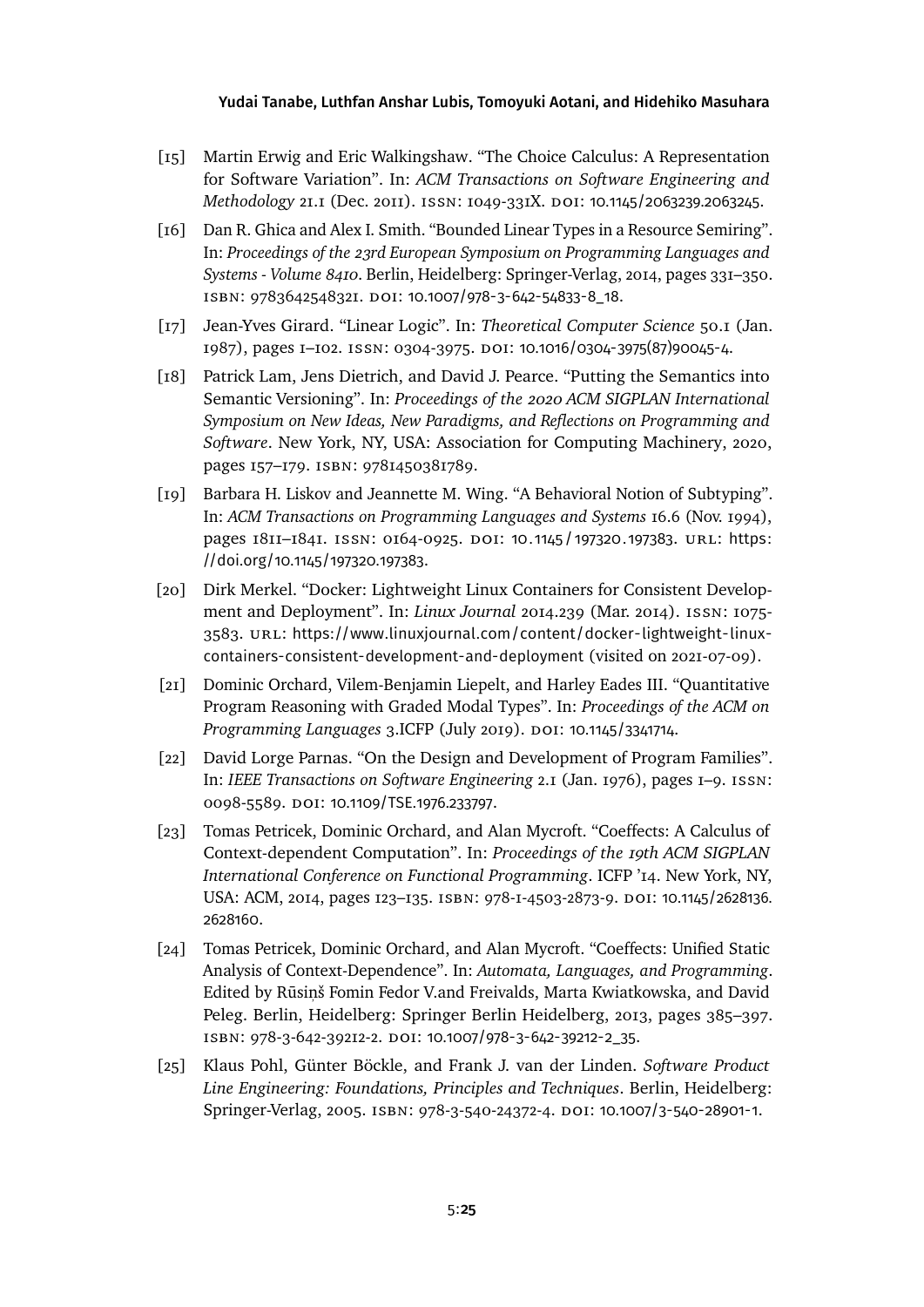- <span id="page-25-4"></span>[26] Christian Prehofer. "Feature-Oriented Programming: A Fresh Look at Objects". In: *Proceedings of the 11th European Conference on Object-Oriented Programming*. Volume 1241. Lecture Notes in Computer Science. Springer-Verlag, 1997, pages 419-443. ISBN: 3-540-63089-9. DOI: [10.1007/BFb0053389](https://doi.org/10.1007/BFb0053389).
- <span id="page-25-2"></span>[27] Tom Preston-Werner. *Semantic Versioning 2.0.0*. 2013. url: <http://semver.org> (visited on 2021-02-01).
- <span id="page-25-0"></span>[28] Steven Raemaekers, Arie van Deursen, and Joost Visser. "Semantic versioning and impact of breaking changes in the Maven repository". In: *Journal of Systems* and Software 129 (2017), pages 140-158. ISSN: 0164-1212. DOI: [https://doi.org/](https://doi.org/https://doi.org/10.1016/j.jss.2016.04.008) [10.1016/j.jss.2016.04.008](https://doi.org/https://doi.org/10.1016/j.jss.2016.04.008).
- <span id="page-25-6"></span>[29] Ina Schaefer, Lorenzo Bettini, and Ferruccio Damiani. "Compositional Type-Checking for Delta-Oriented Programming". In: *Proceedings of the Tenth International Conference on Aspect-Oriented Software Development*. AOSD '11. Porto de Galinhas, Brazil: Association for Computing Machinery, 2011, pages 43–56. isbn: 9781450306058. doi: [10.1145/1960275.1960283](https://doi.org/10.1145/1960275.1960283).
- <span id="page-25-5"></span>[30] Ina Schaefer, Lorenzo Bettini, Ferruccio Damiani, and Nico Tanzarella. "Delta-Oriented Programming of Software Product Lines". In: *Proceedings of the 14th International Conference on Software Product Lines: Going Beyond*. SPLC'10. Jeju Island, South Korea: Springer-Verlag, 2010, pages 77–91. isbn: 978-3642155789. doi: [10.5555/1885639.1885647](https://doi.org/10.5555/1885639.1885647).
- <span id="page-25-7"></span>[31] Ina Schaefer and Ferruccio Damiani. "Pure Delta-Oriented Programming". In: *Proceedings of the 2nd International Workshop on Feature-Oriented Software Development*. FOSD '10. Eindhoven, The Netherlands: Association for Computing Machinery, 2010, pages 49-56. ISBN: 9781450302081. DOI: [10.1145/1868688.](https://doi.org/10.1145/1868688.1868696) [1868696](https://doi.org/10.1145/1868688.1868696).
- <span id="page-25-3"></span>[32] David Tolnay. *The semver trick*. <https://github.com/dtolnay/semver-trick>. July 2017. (Visited on 2021-02-01).
- <span id="page-25-1"></span>[33] Philip Wadler. "Linear Types Can Change the World!" In: *IFIP TC 2 Working Conference on Programming Concepts and Methods*. Available at [https://homepa](https://homepages.inf.ed.ac.uk/wadler/topics/linear-logic.html#linear-types) [ges.inf.ed.ac.uk/wadler/topics/linear-logic.html#linear-types](https://homepages.inf.ed.ac.uk/wadler/topics/linear-logic.html#linear-types). North Holland, 1990.
- <span id="page-25-8"></span>[34] Eric Walkingshaw. "The Choice Calculus: A Formal Language of Variation". PhD thesis. Portland, Oregon, USA: Oregon State University, June 13, 2013. HDL: [1957/40652](http://hdl.handle.net/1957/40652).
- <span id="page-25-9"></span>[35] Eric Walkingshaw, Christian Kästner, Martin Erwig, Sven Apel, and Eric Bodden. "Variational Data Structures: Exploring Tradeoffs in Computing with Variability". In: *Proceedings of the 2014 ACM International Symposium on New Ideas, New Paradigms, and Reflections on Programming and Software*. Onward! 2014. Portland, Oregon, USA: Association for Computing Machinery, 2014, pages 213– 226. isbn: 9781450332101. doi: [10.1145/2661136.2661143](https://doi.org/10.1145/2661136.2661143).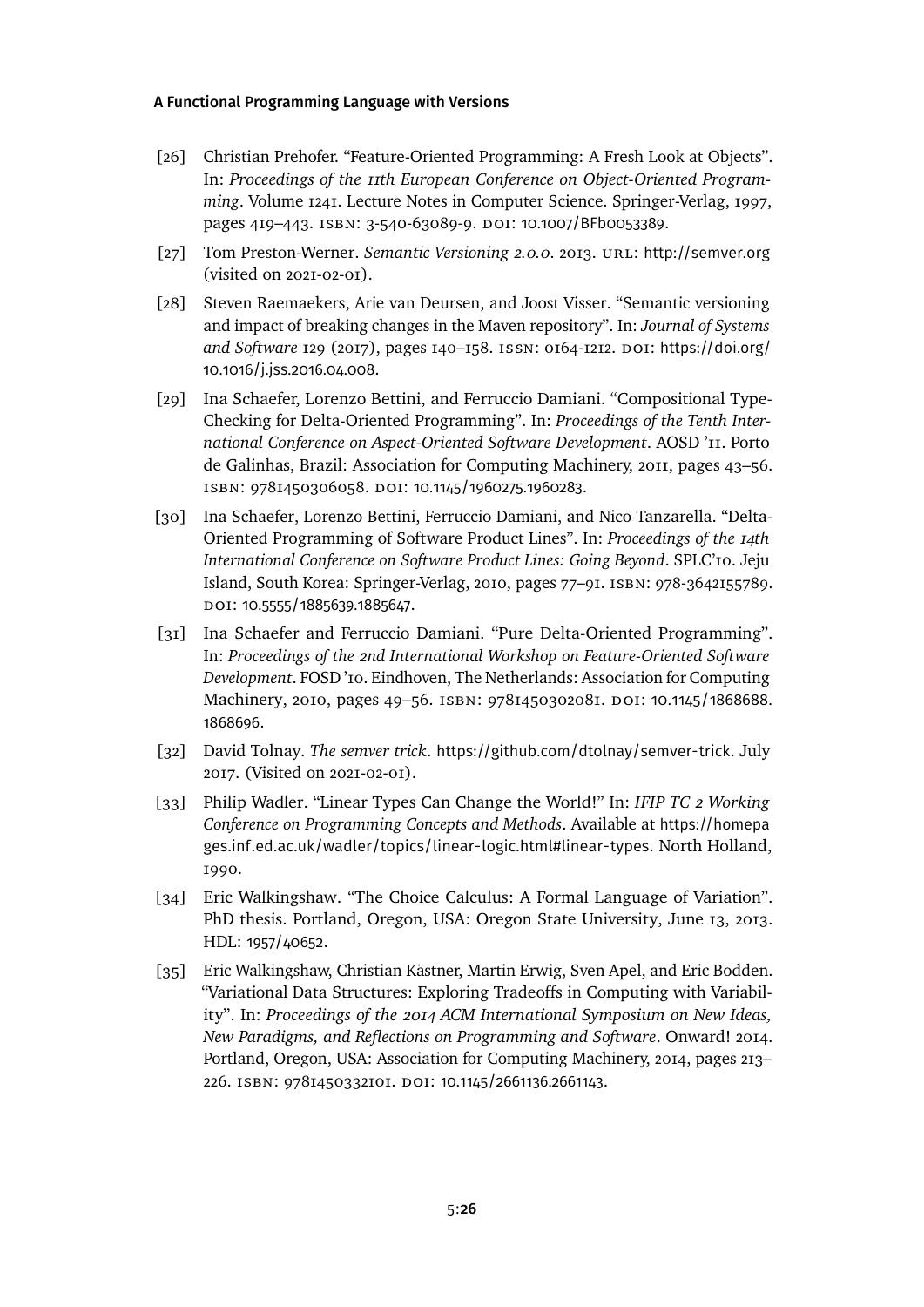# **A Denitions**

#### $\lambda_{VI}$  **syntax**

|                       | $t ::= x \mid t_1 t_2 \mid \lambda x. t \mid n \mid [t] \mid \text{let } [x] = t_1 \text{ in } t_2$ |
|-----------------------|-----------------------------------------------------------------------------------------------------|
| (terms)               | $  \{l = t \mid l_i\}   t.l   \langle l = t \mid l_i \rangle$                                       |
| (values)              | $v ::= \lambda x.t \mid n \mid [t] \mid \{l = t \mid l_i\}$                                         |
| (types)               | $A, B ::= \text{Int}   A \rightarrow B   \square_r A$                                               |
| (contexts)            | $\Gamma, \Delta ::= \emptyset \mid \Gamma, x : A \mid \Gamma, x : [A]_r$                            |
| (version resources)   | $r ::= \perp   \emptyset   \{l_i\}   r_1 \cup r_2$                                                  |
| (evaluation contexts) | $E ::= \lceil \rceil \rceil E t \rceil E.l \rceil \text{let } [x] = E \text{ in } t$                |

**Definition A.1** (Version resource semiring)**.** *The resource algebra is given by the structural semiring (semiring with pre-order)*  $(\mathcal{R}, \oplus, 0, \otimes, 1, \subseteq)$ *, defined as* 

$$
0 = \perp 1 = \emptyset \qquad \perp \sqsubseteq r \qquad \frac{r_1 \subseteq r_2}{r_1 \sqsubseteq r_2}
$$
\n
$$
r_1 \oplus r_2 = \begin{cases} r_1 & r_2 = \perp \\ r_2 & r_1 = \perp \\ r_1 \cup r_2 & \text{otherwise} \end{cases} \qquad r_1 \otimes r_2 = \begin{cases} \perp & r_1 = \perp \\ \perp & r_2 = \perp \\ r_1 \cup r_2 & \text{otherwise} \end{cases}
$$

where  $\perp$  are the smallest element of  $\mathscr R$ , and  $r_1 \subseteq r_2$  is the standard subset relation over *sets defined only when both*  $r_1$  *and*  $r_2$  *are not*  $\perp$ *.* 

**Definition A.2** (Context concatenation , & <sup>+</sup>)**.** *Two typing contexts can be concatenated by "*,*" if they contain disjoint sets of linear assumptions. Furthermore, the versioned assumptions appearing in both typing contexts can be combined using the addition* ⊕ *defined in the version resource semiring. We define the context concatenation* + *as follows:* 

$$
(\Gamma, x : A) + \Gamma' = (\Gamma + \Gamma'), x : A \quad \text{iff } x \notin |\Gamma'| \qquad \emptyset + \Gamma = \Gamma
$$
  

$$
\Gamma + (\Gamma', x : A) = (\Gamma + \Gamma'), x : A \quad \text{iff } x \notin |\Gamma| \qquad \emptyset + \Gamma = \Gamma
$$
  

$$
(\Gamma.x : [A]_r) + (\Gamma', x : [A]_s) = (\Gamma + \Gamma'), x : [A]_{(\Gamma \oplus s)}
$$

**Definition A.3** (Multiplying contexts · by a resource)**.** *Assuming that a context contains only version assumptions, denoted* |*Γ* | *in typing rules, then Γ can be multiplied by a version resource*  $r \in \mathcal{R}$  *by using the product*  $\oplus$  *in the version resource semiring, as follows:* 

 $r \cdot \emptyset = \emptyset$   $r \cdot (\Gamma, x : [A]_s) = (r \cdot \Gamma), x : [A]_{(r \otimes s)}$ 

**Definition A.4** (Context summation S )**.** *Using the context concatenation* +*, summation of typing contexts is defined as follows:*

$$
\bigcup_{i \in n} \Gamma_i = \Gamma_1 + \dots + \Gamma_n
$$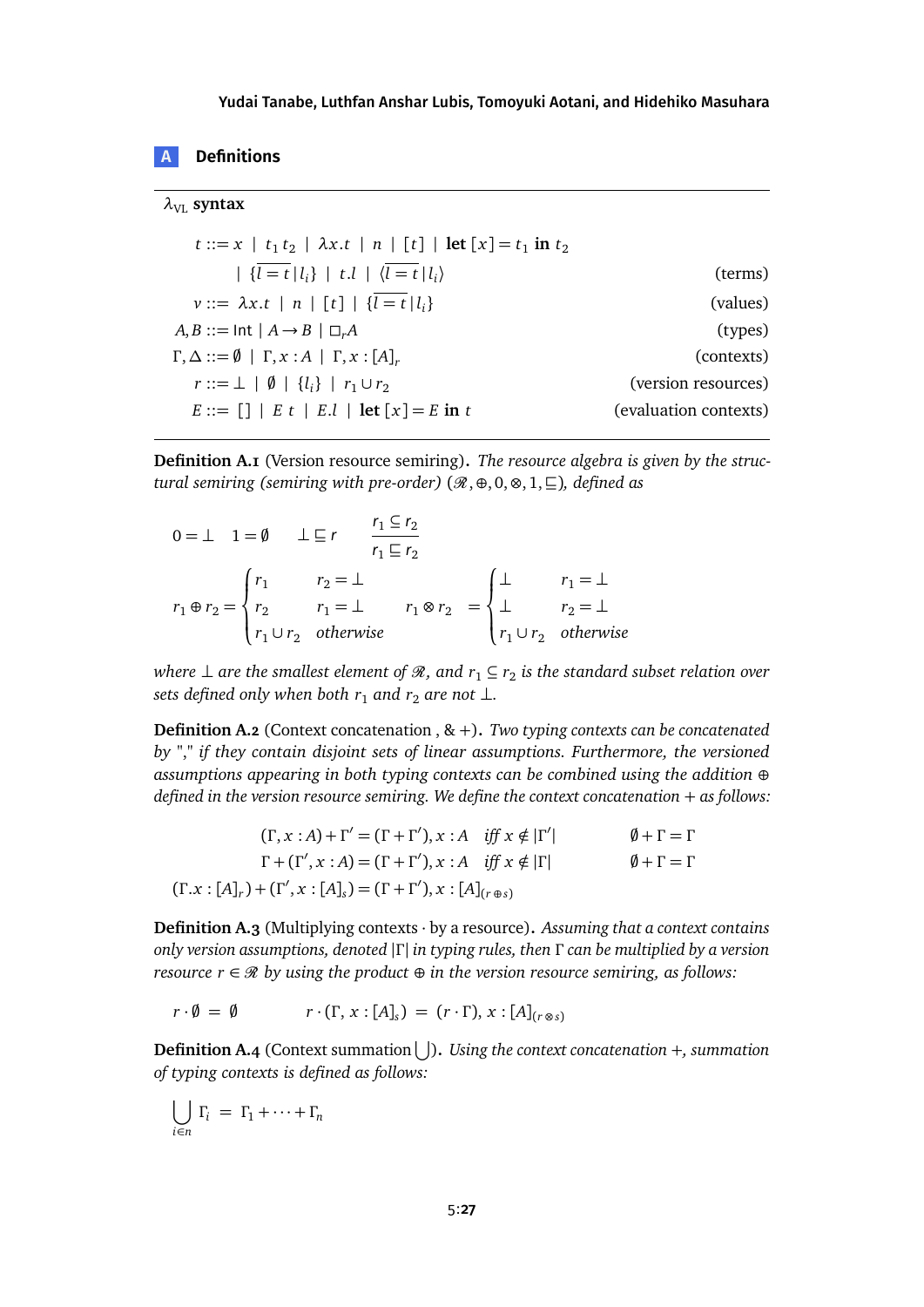## **B Proofs**

<span id="page-27-0"></span>**Lemma B.1** (Version resource). *Version resource semiring*  $(\mathcal{R}, \oplus, \perp, \otimes, \emptyset, \sqsubseteq)$  *is a structural semiring.*

*Proof.* Version resource semiring  $(\mathcal{R}, \oplus, \perp, \otimes, \emptyset, \sqsubseteq)$  induces a semilattice with  $\oplus$  (join).

- $($  $\mathcal{R}, \oplus, \perp, \otimes, \emptyset)$  is a semiring, that is:
	- ( $\mathcal{R}, \oplus, \perp$ ) is a commutative monoid, i.e., for all *p*, *q*, *r* ∈  $\mathcal{R}$ 
		- \* (Associativity) (*<sup>p</sup>* <sup>⊕</sup> *<sup>q</sup>*) <sup>⊕</sup> *<sup>r</sup>* <sup>=</sup> *<sup>p</sup>* <sup>⊕</sup> (*<sup>q</sup>* <sup>⊕</sup> *<sup>r</sup>*) holds since <sup>⊕</sup> is defined in associative manner with ⊥.
		- \* (Commutativity) *<sup>p</sup>*⊕*<sup>q</sup>* <sup>=</sup> *<sup>q</sup>*<sup>⊕</sup> *<sup>p</sup>* holds since <sup>⊕</sup> is defined in commutative manner with ⊥.
		- \* (Identity element) ⊥ ⊕ *<sup>p</sup>* <sup>=</sup> *<sup>p</sup>* ⊕ ⊥ <sup>=</sup> *<sup>p</sup>*
	- $(\mathcal{R}, \otimes, \emptyset)$  is a monoid, i.e., for all *p*, *q*, *r* ∈  $\mathcal{R}$ 
		- \* (Associativity) (*<sup>p</sup>* <sup>⊗</sup> *<sup>q</sup>*) <sup>⊗</sup> *<sup>r</sup>* <sup>=</sup> *<sup>p</sup>* <sup>⊗</sup> (*<sup>q</sup>* <sup>⊗</sup> *<sup>r</sup>*) holds since <sup>⊕</sup> is defined in associative manner with ⊥.
		- $\star$  (Identity element)  $\emptyset \otimes p = p \otimes \emptyset = p$ 
			- $\cdot$  if  $p = \perp$  then  $\emptyset \otimes \perp = \perp \otimes \emptyset = \perp$
			- · otherwise if  $p \neq \perp$  then  $\emptyset \otimes p = \emptyset \cup p = p$  and  $p \otimes \emptyset = p \cup \emptyset = p$
	- multiplication <sup>⊗</sup> distributes over addition <sup>⊕</sup>, i.e., for all *<sup>p</sup>*, *<sup>q</sup>*,*<sup>r</sup>* ∈ R,*<sup>r</sup>* <sup>⊗</sup> (*<sup>p</sup>* <sup>⊕</sup> *<sup>q</sup>*) = (*<sup>r</sup>* <sup>⊗</sup> *<sup>p</sup>*) <sup>⊕</sup> (*<sup>r</sup>* <sup>⊗</sup> *<sup>q</sup>*) and (*<sup>p</sup>* <sup>⊕</sup> *<sup>q</sup>*) <sup>⊗</sup> *<sup>r</sup>* = (*<sup>p</sup>* <sup>⊗</sup> *<sup>r</sup>*) <sup>⊕</sup> (*<sup>q</sup>* <sup>⊗</sup> *<sup>r</sup>*)
		- \* if *<sup>r</sup>* <sup>=</sup> <sup>⊥</sup> then *<sup>r</sup>* <sup>⊗</sup> (*<sup>p</sup>* <sup>⊕</sup> *<sup>q</sup>*) = <sup>⊥</sup> and (*<sup>r</sup>* <sup>⊗</sup> *<sup>p</sup>*) <sup>⊕</sup> (*<sup>r</sup>* <sup>⊗</sup> *<sup>q</sup>*) = ⊥ ⊕ ⊥ <sup>=</sup> <sup>⊥</sup>.
		- \* otherwise if  $r \neq \perp$  and  $p = \perp$  and  $q \neq \perp$  then  $r \otimes (p \oplus q) = r \otimes q = r \cup q = q$ (*r* ∪ *r*) ∪ *q* = *r* ∪ (*r* ∪ *q*) = (*r* ⊕ *p*) ∪ (*r* ∪ *q*) = (*r* ⊗ *p*) ⊕ (*r* ⊗ *q*)
		- \* otherwise if  $r \neq \perp$  and  $p = \perp$  and  $q = \perp$  then  $r \otimes (p \oplus q) = r \otimes \perp = \perp$  and  $(r \otimes p) \oplus (r \otimes q) = \perp \oplus \perp = \perp.$
		- \* otherwise if  $r \neq \perp$  and  $p \neq \perp$  and  $q \neq \perp$  then  $r \otimes (p \oplus q) = r \cup (p \cup q) =$ (*r* ∪ *p*) ∪ (*r* ∪ *q*) = (*r* ⊗ *p*) ⊕ (*r* ⊗ *q*)

The other cases are symmetrical cases.

- ⊥ is absorbing for multiplication:  $p \otimes \bot = \bot \otimes p = \bot$  for all  $p \in \mathcal{R}$
- $(\mathcal{R}, \subseteq)$  is a bounded semilattice, that is
	- $\subseteq$  is a partial order on  $\mathcal R$  such that the least upper bound of every two elements  $p, q \in \mathcal{R}$  exists and is denoted by  $p \oplus q$ .
	- there is a least element; for all *r* ∈  $\mathcal{R}$ , ⊥ ⊑ *r*.
- (Motonicity of  $\oplus$ )  $p \sqsubseteq q$  implies  $p \oplus r \sqsubseteq q \oplus r$  for all  $p, q, r \in \mathcal{R}$ 
	- if *r* = ⊥ then  $p \oplus r \subseteq q \oplus r \Longleftrightarrow \bot \subseteq \bot$ , so this case is trivial.
	- otherwise if  $r \neq \bot$ ,  $p = q = \bot$  then  $p \oplus r \sqsubseteq q \oplus r \Leftrightarrow \bot \subseteq \bot$ , so this case is trivial.
	- otherwise if  $r \neq \bot$ ,  $p = \bot$ ,  $q \neq \bot$  then  $p \oplus r \sqsubseteq q \oplus r \Leftrightarrow \bot \subseteq q \cup r$ , so this case is trivial.
	- otherwise if  $r \neq \bot$ ,  $p \neq \bot$ ,  $q \neq \bot$  then  $p \oplus r \sqsubseteq q \oplus r \Leftrightarrow p \cup r \subseteq q \cup r$ , and  $p \subseteq q$ implies  $p \cup r \subseteq q \cup r$ .
- (Motonicity of ⊗)  $p \subseteq q$  implies  $p \otimes r \subseteq q \otimes r$  for all  $p, q, r \in \mathcal{R}$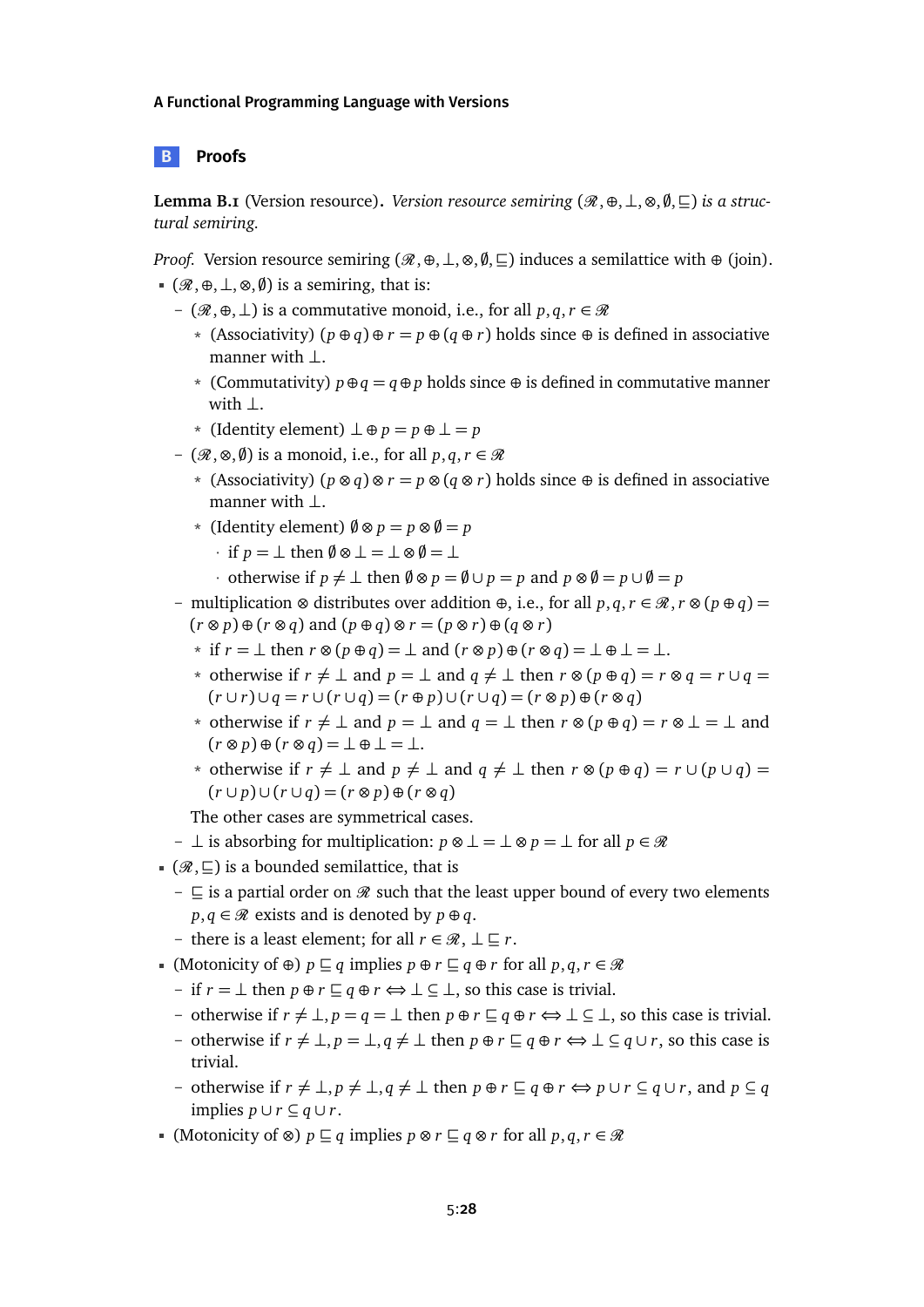- if *r* = ⊥ then *p* ⊗ *r* ⊆ *q* ⊗ *r* ⇔ *p* ⊆ *q*, so this case is trivial.
- otherwise if  $r \neq \bot$ ,  $p = q = \bot$  then  $p \otimes r \sqsubseteq q \otimes r \Leftrightarrow r \subseteq r$ , so this case is trivial.
- otherwise if  $r \neq \bot$ ,  $p = \bot$ ,  $q \neq \bot$  then  $p \otimes r \sqsubseteq q \otimes r \Leftrightarrow r \subseteq q \cup r$ , and  $r \subseteq q \cup r$ holds in standard subset relation.
- otherwise if  $r \neq \bot$ ,  $p \neq \bot$ ,  $q \neq \bot$  then  $p \otimes r \sqsubseteq q \otimes r \Leftrightarrow p \cup r \subseteq q \cup r$ , and  $p \subseteq q$ implies *p* ∪ *r* ⊆ *q* ∪ *r*.

 $\Box$ 

 $\Box$ 

**Lemma B.2** (Well-typed linear substitution). Let  $\Delta \vdash t' : A$  and  $\Gamma, x : A, \Gamma' \vdash t : B$ . *Then,*  $\Gamma + \Delta + \Gamma' \vdash [t'/x]t : B$ 

*Proof.* By induction on the derivation of  $\Gamma$ ,  $x : A, \Gamma' \vdash t : B$ .  $\Box$ 

**Lemma B.3** (Well-typed versioned substitution). Let  $[\Delta] \vdash t' : A$  and  $\Gamma, x : [A]_r, \Gamma' \vdash$ t : B. Then,  $\Gamma$  +  $\bigcup_i (r_i \cdot [\Delta_i])$  +  $\Gamma'$  +  $[t'/x]$ t : B where  $\Sigma_i r_i = r$  and  $\bigcup_i [\Delta_i] = \Delta$ 

*Proof.* By induction on the derivation of  $\Gamma$ ,  $x$  :  $[A]_r$ ,  $\Gamma' \vdash t : B$ .  $\Box$ 

**Lemma B.4** (Default version overwriting type safety). *Let* [Γ]  $\vdash t' : A$ *. Then,* ∃*t'.t* @*l* ≡ *t*<sup>'</sup> ∧ {*l*} · [*Γ*] *+ t*<sup>'</sup> : *A* 

*Proof.* By induction on the derivation of  $[\Gamma] \vdash t' : A$ .  $\Box$ 

**Theorem B.5** (*VL* type safety). Let  $\Gamma \vdash t : A$ *. Then, (i) t* is a value or (ii)  $\exists t', \Gamma'.t \rightarrow$ *t*<sup>'</sup> ∧ *Γ*<sup>'</sup> *+ t*' : *A*<sup>'</sup> ∧ *Γ*<sup>'</sup> ⊆ *Γ* 

*Proof.* By induction on the derivation of  $\Gamma \vdash t : A$ .